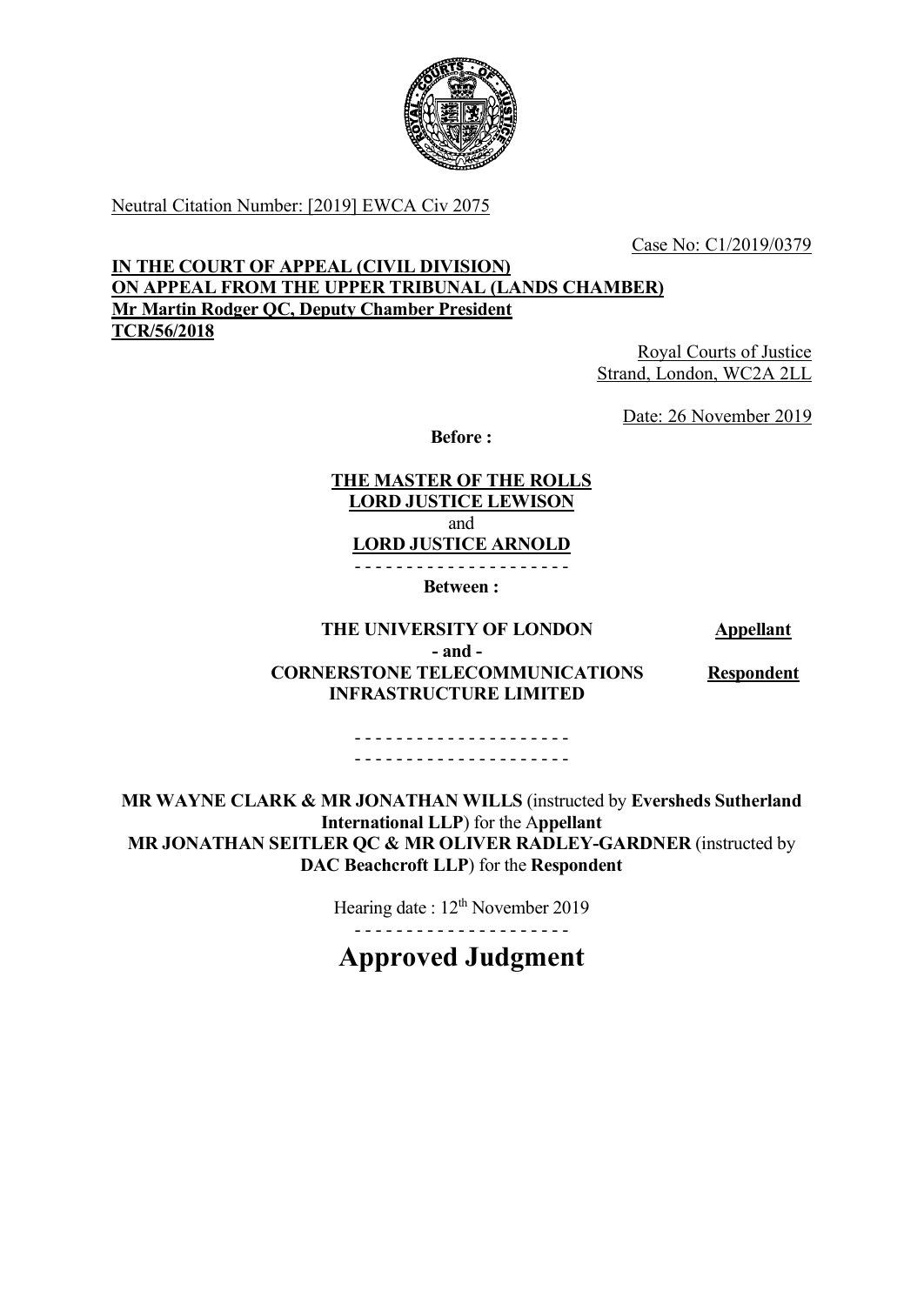## **Sir Terence Etherton MR, Lord Justice Lewison and Lord Justice Arnold:**

### **The issues**

1. The first issue on this appeal is whether the Upper Tribunal (the "UT") has power under the Electronic Communications Code ("the Code") in Schedule 3A to the Communications Act 2003 ("the 2003 Act") to impose on the occupier of a building an agreement permitting access to that building by an operator for the purpose of determining whether it is suitable for the installation of electronic communications apparatus. The UT (Martin Rodger QC, Deputy President) answered that question "yes". The second issue is whether such a right may be free standing and time limited. The UT also answered that question "yes". The decision of the UT is at [2018] UKUT 0356 (LC), [2019] JPL 324. This appeal is brought with the permission of the UT.

## **The facts**

- 2. The University of London owns and occupies a hall of residence called Lillian Penson Hall opposite Paddington Station. Cornerstone Telecommunications Infrastructure Ltd is a company owned jointly by Telefonica UK Ltd and Vodafone Ltd. Cornerstone installs and maintains electronic communications apparatus which it makes available to its two shareholders. It is an "operator" for the purposes of the Code.
- 3. Following the loss of a site for electronic communications apparatus in Eastbourne Terrace, Paddington, Cornerstone was looking for another suitable site in the vicinity of Paddington Station. It has identified Lillian Penson Hall as likely to be the most suitable site. It wanted to have a right of access to the roof of the building by different professionals to carry out a survey and other non-intrusive investigations in order to establish whether the site was indeed as suitable as its desk-top assessments suggested. Such an inspection and investigation is called a "multi-skilled visit" (or MSV) in the industry. On 17 May 2018 it served notice on the University. The notice was expressed to be given under paragraph 26 of the Code. Paragraph 6 of the notice listed all the code rights that Cornerstone sought but that was qualified in the covering letter accompanying the notice, which stated:

"… for the avoidance of doubt, [Cornerstone] seeks the conferral of Code Rights to access the site for survey purposes only, although it reserves rights to seek the conferral of additional Code Rights should the land prove fit for purpose."

- 4. The University refused to grant Cornerstone that right. As the UT explained at [5], Cornerstone was not seeking any permanent right to install electronic communications apparatus. If, however, the site were found to be suitable, it was likely to make a further application in new proceedings for the imposition of an agreement.
- 5. At the date of the hearing before the UT it was, therefore, impossible to say whether Cornerstone would wish to install electronic communications apparatus on the roof of the building. That would depend on the outcome of the MSV. The UT found as a fact at [74] that no electronic communications apparatus could be installed without a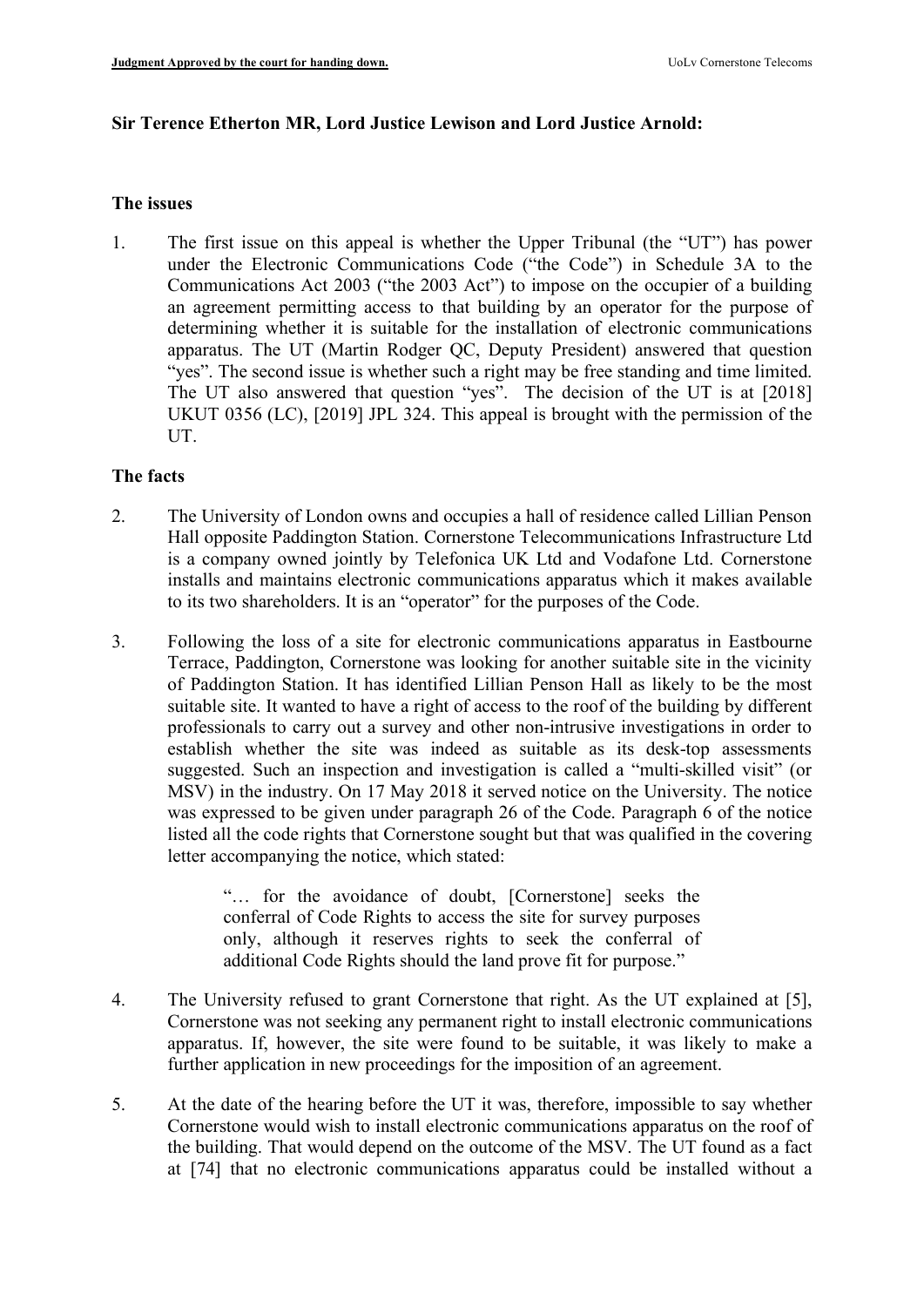preliminary MSV. The cost of commissioning an installation would not be incurred without first determining whether the required coverage could be achieved.

6. We were told that since the hearing before the UT the MSV has taken place. We were not told its outcome. What, therefore, remains in issue are the costs of the application; and the clarification of the law for the future.

# **Background to the Code**

7. Lewison LJ described the background to the Code in *Cornerstone Telecommunications Infrastructure Ltd v Compton Beauchamp Estates Ltd* [2019] EWCA Civ 1755:

> "[2] Until the enactment of the Code, an operator of electronic communications equipment was entitled to acquire rights under Schedule 2 to the Telecommunications Act 1984. There was wide dissatisfaction with that code for a number of reasons. First, it was complex and extremely difficult to understand. Second, it was outdated. Third, there was evidence of concern that it was making the rollout of electronic communications equipment more difficult. These three features were noted by the Law Commission in its report (The Electronic Communications Code Law Com Report 336 paras 1.9 to 1.11). Both in its consultation paper and in its final report the Law Commission took the view that reform could not be achieved simply by amendment. Instead, it took the view that:

> "… the advantages of this review will only be felt if the revised Code is drafted from a "clean sheet of paper"; there is no point in merely amending the 2003 Code."

> [3] It was part of the government's strategy to achieve widespread coverage of the country by imposing obligations on operators by way of licence conditions. The government also intended to reform the electronic communications code to help operators to extend their networks, to make mast-sharing easier and infrastructure deployment and maintenance cheaper. Following the Law Commission's report, the code now in force was introduced by the Digital Economy Act 2017, which inserted section 106 and Schedule 3A to the Communications Act 2003."

8. One of the avowed purposes of the Code was to reduce the price payable by operators for the acquisition of code rights. That was done by requiring the consideration for any such rights to be assessed in a "no network" world. Landowners stand to receive much less for the conferring of rights under the Code. They therefore prefer to operate outside the Code where they can. That is the commercial consideration underlying this appeal.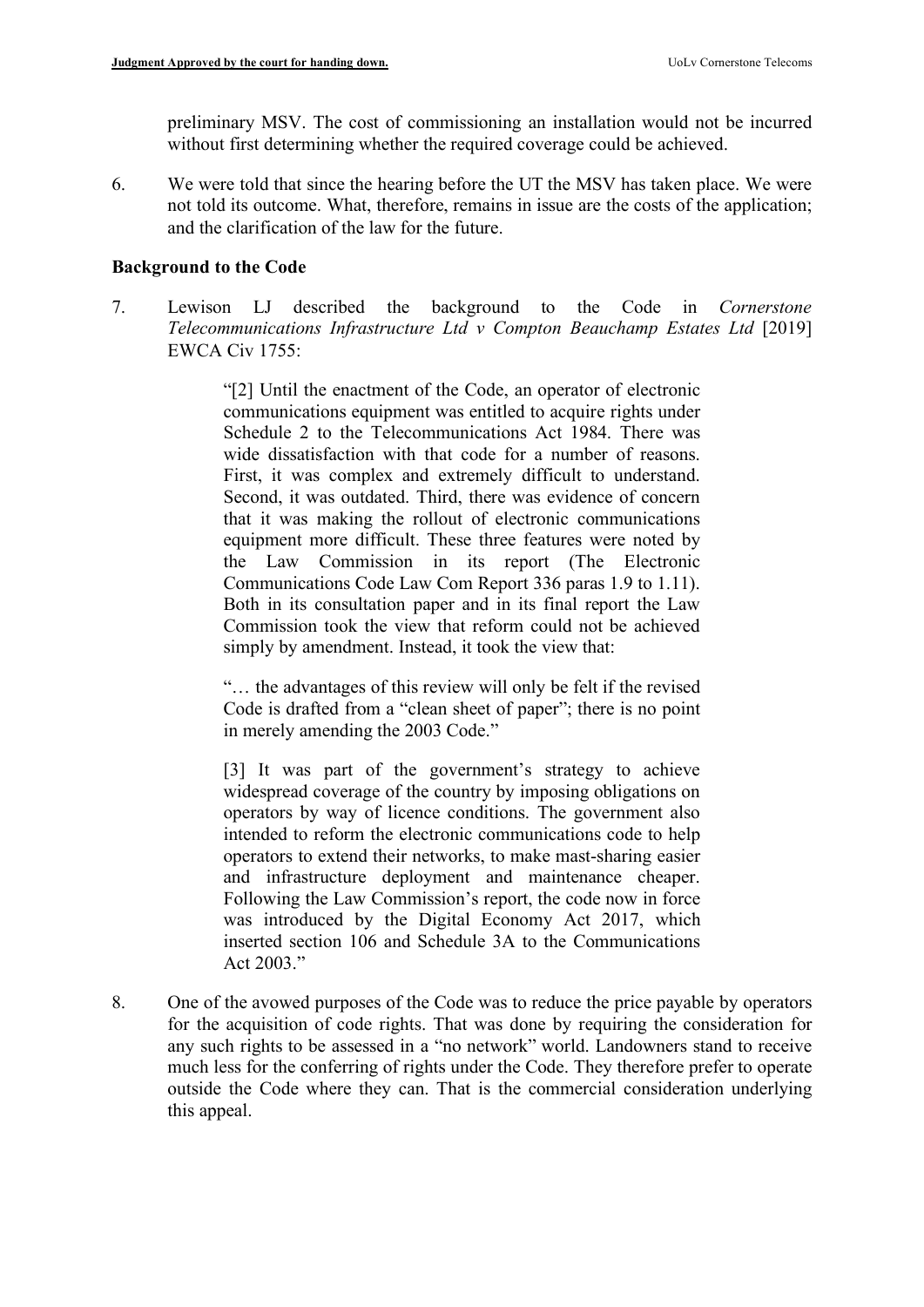### **The statutory framework**

9. The Code deals with the acquisition, exercise and termination of "code rights". "Code rights" are defined in paragraph 3 of the Code. They are:

"a right for the statutory purposes—

(a) to install electronic communications apparatus on, under or over the land,

(b) to keep installed electronic communications apparatus which is on, under or over the land,

(c) to inspect, maintain, adjust, alter, repair, upgrade or operate electronic communications apparatus which is on, under or over the land,

(d) to carry out any works on the land for or in connection with the installation of electronic communications apparatus on, under or over the land or elsewhere,

(e) to carry out any works on the land for or in connection with the maintenance, adjustment, alteration, repair, upgrading or operation of electronic communications apparatus which is on, under or over the land or elsewhere,

(f) to enter the land to inspect, maintain, adjust, alter, repair, upgrade or operate any electronic communications apparatus which is on, under or over the land or elsewhere.

(g) to connect to a power supply,

(h) to interfere with or obstruct a means of access to or from the land (whether or not any electronic communications apparatus is on, under or over the land), or

(i) to lop or cut back, or require another person to lop or cut back, any tree or other vegetation that interferes or will or may interfere with electronic communications apparatus."

- 10. Paragraph 4 of the Code defines "the statutory purposes" as being, in relation to an operator, (a) the purposes of providing the operator's network, or (b) the purposes of providing an infrastructure system.
- 11. Under paragraph 9 of the Code a code right in respect of land may be conferred by agreement between the occupier of the land and an operator. Paragraph 10 explains who else may be bound by such a right. If the operator and the occupier do not reach agreement, then the operator may apply for an order imposing an agreement. This is dealt with by Part 4 of the Code. Paragraph 20 provides as follows, so far as relevant:

"(2) The operator may give the relevant person a notice in writing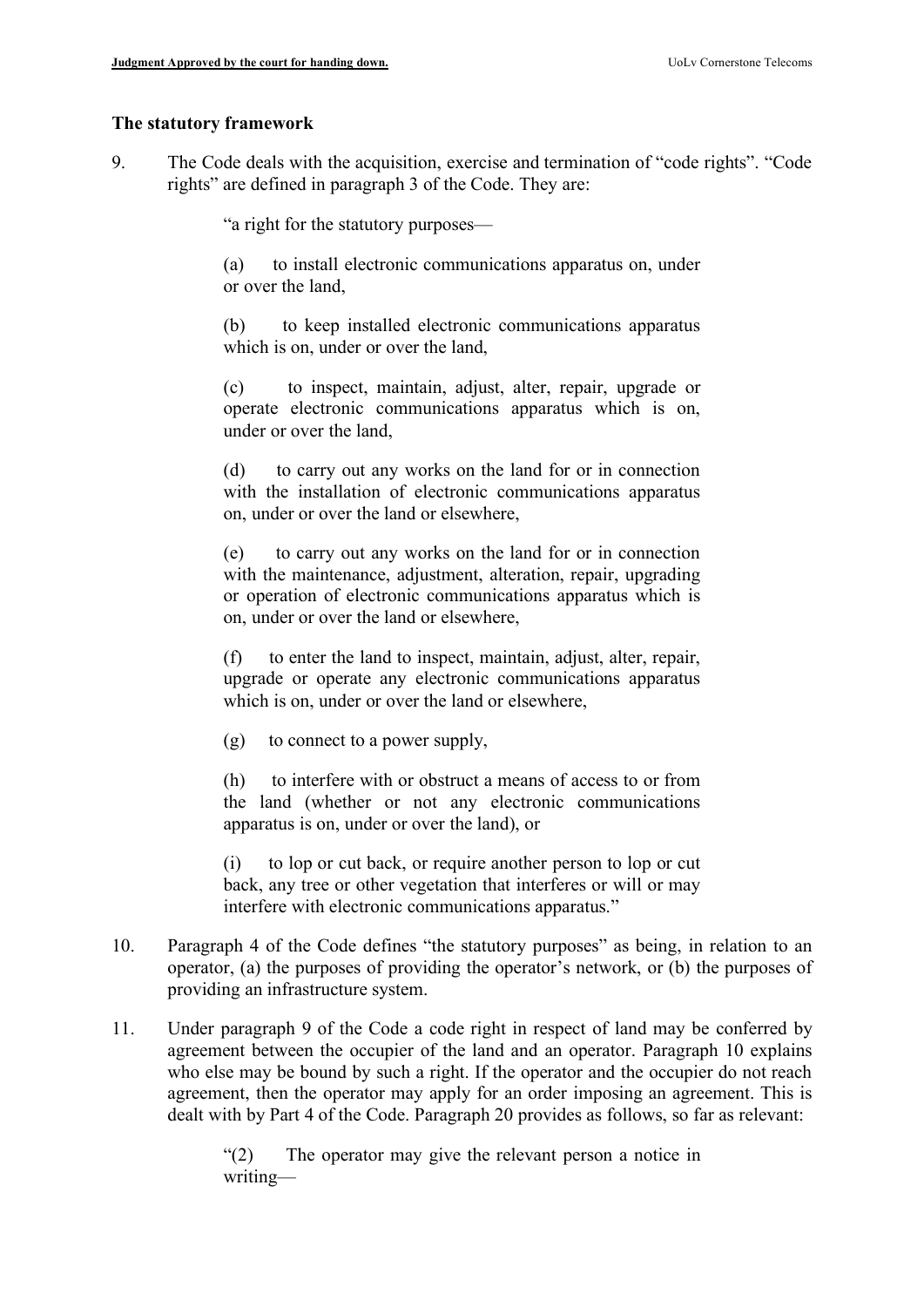(a) setting out the code right, and all of the other terms of the agreement that the operator seeks, and

(b) stating that the operator seeks the person's agreement to those terms.

(3) The operator may apply to the court for an order under this paragraph if—

(a) the relevant person does not, before the end of 28 days beginning with the day on which the notice is given, agree to confer or be otherwise bound by the code right, or

(b) at any time after the notice is given, the relevant person gives notice in writing to the operator that the person does not agree to confer or be otherwise bound by the code right.

(4) An order under this paragraph is one which imposes on the operator and the relevant person an agreement between them which—

- (a) confers the code right on the operator, or
- (b) provides for the code right to bind the relevant person."
- 12. Although the paragraph refers to the court, in fact proceedings must be begun in the UT: see Electronic Communications Code (Jurisdiction) Regulations 2017. We therefore refer to the UT in the remainder of this judgment, except where quoting the Code itself.
- 13. Paragraph 21 sets out the test that the UT must apply in deciding whether to impose an agreement. It provides:

"(1) Subject to sub-paragraph (5), the court may make an order under paragraph 20 if (and only if) the court thinks that both of the following conditions are met.

(2) The first condition is that the prejudice caused to the relevant person by the order is capable of being adequately compensated by money.

(3) The second condition is that the public benefit likely to result from the making of the order outweighs the prejudice to the relevant person.

(4) In deciding whether the second condition is met, the court must have regard to the public interest in access to a choice of high quality electronic communications services.

(5) The court may not make an order under paragraph 20 if it thinks that the relevant person intends to redevelop all or part of the land to which the code right would relate, or any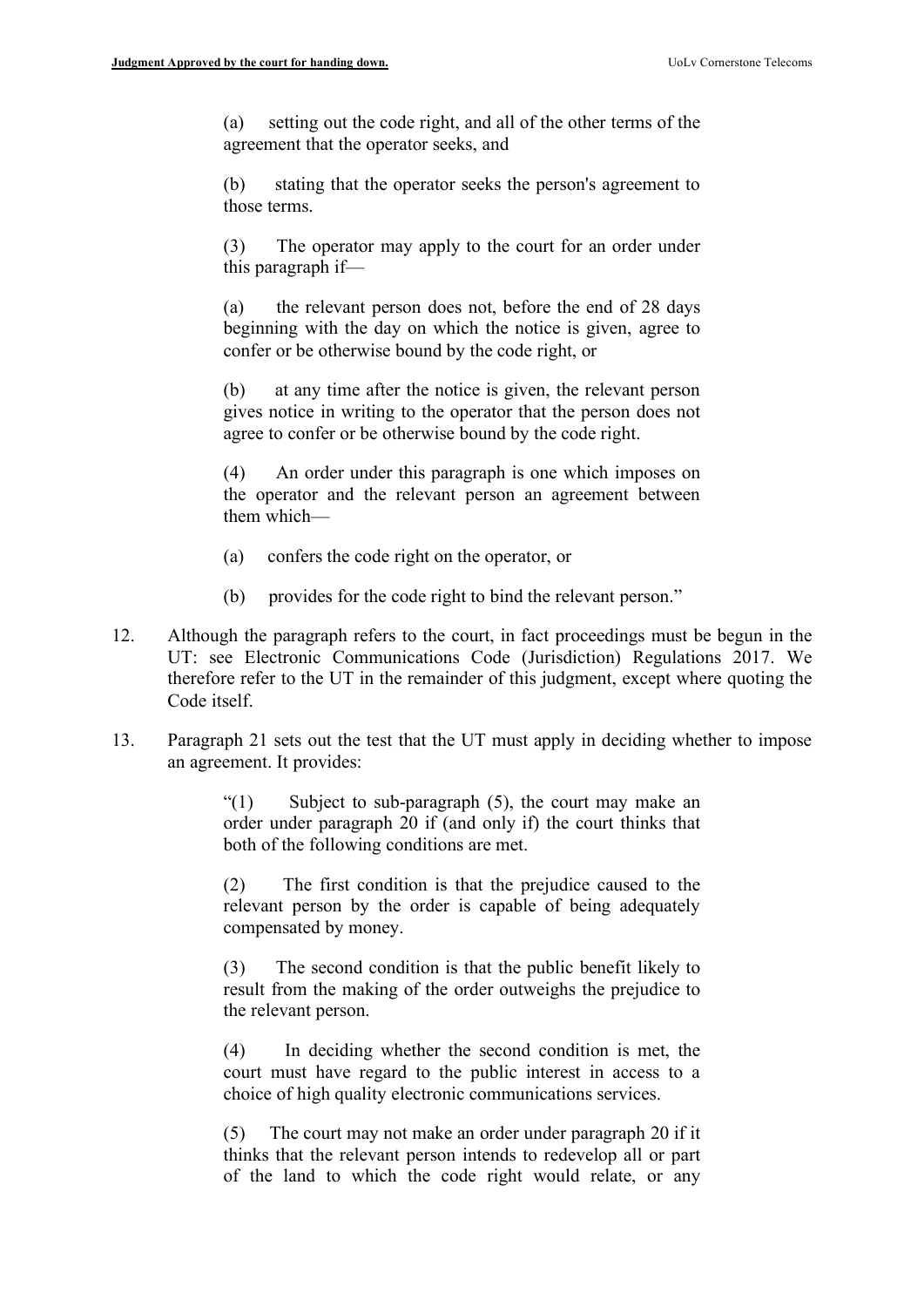neighbouring land, and could not reasonably do so if the order were made."

- 14. Paragraph 23 governs the terms of an agreement imposed by the UT. The operator starts the process under paragraph 20 (2) by setting out the proposed terms of the agreement. Paragraph 23 (1) gives the UT power to modify those terms. The agreement must contain terms as to the payment of consideration by the operator, which is assessed in accordance with paragraph 24: paragraph 23 (3), (4). It must also contain terms to ensure the least possible loss and damage is caused by the exercise of the code right: paragraph 23 (5). Finally, so far as relevant for present purposes, the terms of the agreement must specify "for how long" the code right is exercisable: paragraph 23 (7).
- 15. Paragraph 24 deals with the payment of the consideration. In particular, paragraph 24 (4) states that the terms of the agreement may provide for the consideration (calculated in accordance with paragraph 24(1)-(3)) to be paid (a) as a lump sum or periodically; (b) on the occurrence of a specified event or events; or (c) at such other time as the UT may direct. In addition to the consideration payable under paragraph 24, paragraph 25 deals with compensation for loss and damage sustained or to be sustained as a result of the exercise of code rights. An order for compensation may be made either at the time the agreement is imposed; or at any time afterwards: paragraph 25 (2).
- 16. Paragraph 26, which is headed "Interim code rights", provides as follows (so far as material):

"(1) An operator may apply to the court for an order which imposes on the operator and a person, on an interim basis, an agreement between them which—

- (a) confers a code right on the operator, or
- (b) provides for a code right to bind that person.

(2) An order under this paragraph imposes an agreement on the operator and a person on an interim basis if it provides for them to be bound by the agreement—

- (a) for the period specified in the order, or
- (b) until the occurrence of an event specified in the order.

(3) The court may make an order under this paragraph if (and only if) the operator has given the person mentioned in subparagraph (1) a notice which complies with paragraph 20(2) stating that an agreement is sought on an interim basis and—

(a) the operator and that person have agreed to the making of the order and the terms of the agreement imposed by it, or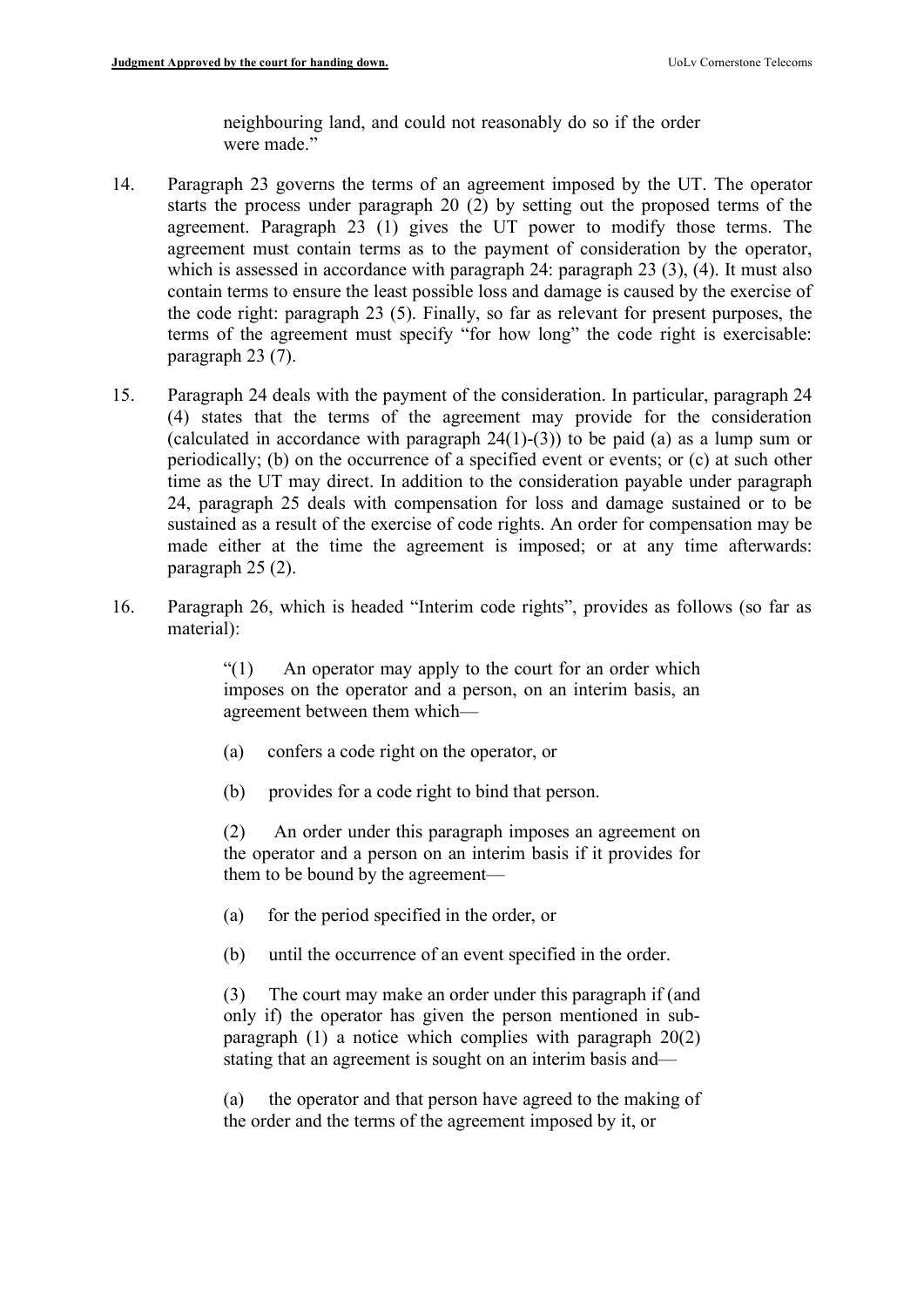(b) the court thinks that there is a good arguable case that the test in paragraph 21 for the making of an order under paragraph 20 is met.

(4) Subject to sub-paragraphs (5) and (6), the following provisions apply in relation to an order under this paragraph and an agreement imposed by it as they apply in relation to an order under paragraph 20 and an agreement imposed by it—

(a) paragraph 20(3) (time at which operator may apply for agreement to be imposed);

(b) paragraph 22 (effect of agreement imposed under paragraph 20);

(c) paragraph 23 (terms of agreement imposed under paragraph 20);

- (d) paragraph 24 (payment of consideration);
- (e) paragraph 25 (payment of compensation);
- (f) paragraph 84 (compensation where agreement imposed).

(5) The court may make an order under this paragraph even though the period mentioned in paragraph  $20(3)(a)$  has not elapsed (and paragraph 20(3)(b) does not apply) if the court thinks that the order should be made as a matter of urgency.

(6) Paragraphs 23, 24 and 25 apply by virtue of subparagraph (4) as if—

(a) references to the relevant person were to the person mentioned in sub-paragraph (1) of this paragraph, and

(b) the duty in paragraph 23 to include terms as to the payment of consideration to that person in an agreement were a power to do so.

(7) Sub-paragraph (8) applies if—

(a) an order has been made under this paragraph imposing an agreement relating to a code right on an operator and a person in respect of any land, and

(b) the period specified under sub-paragraph (2)(a) has expired or, as the case may be, the event specified under subparagraph (2)(b) has occurred without (in either case) an agreement relating to the code right having been imposed on the person by order under paragraph 20.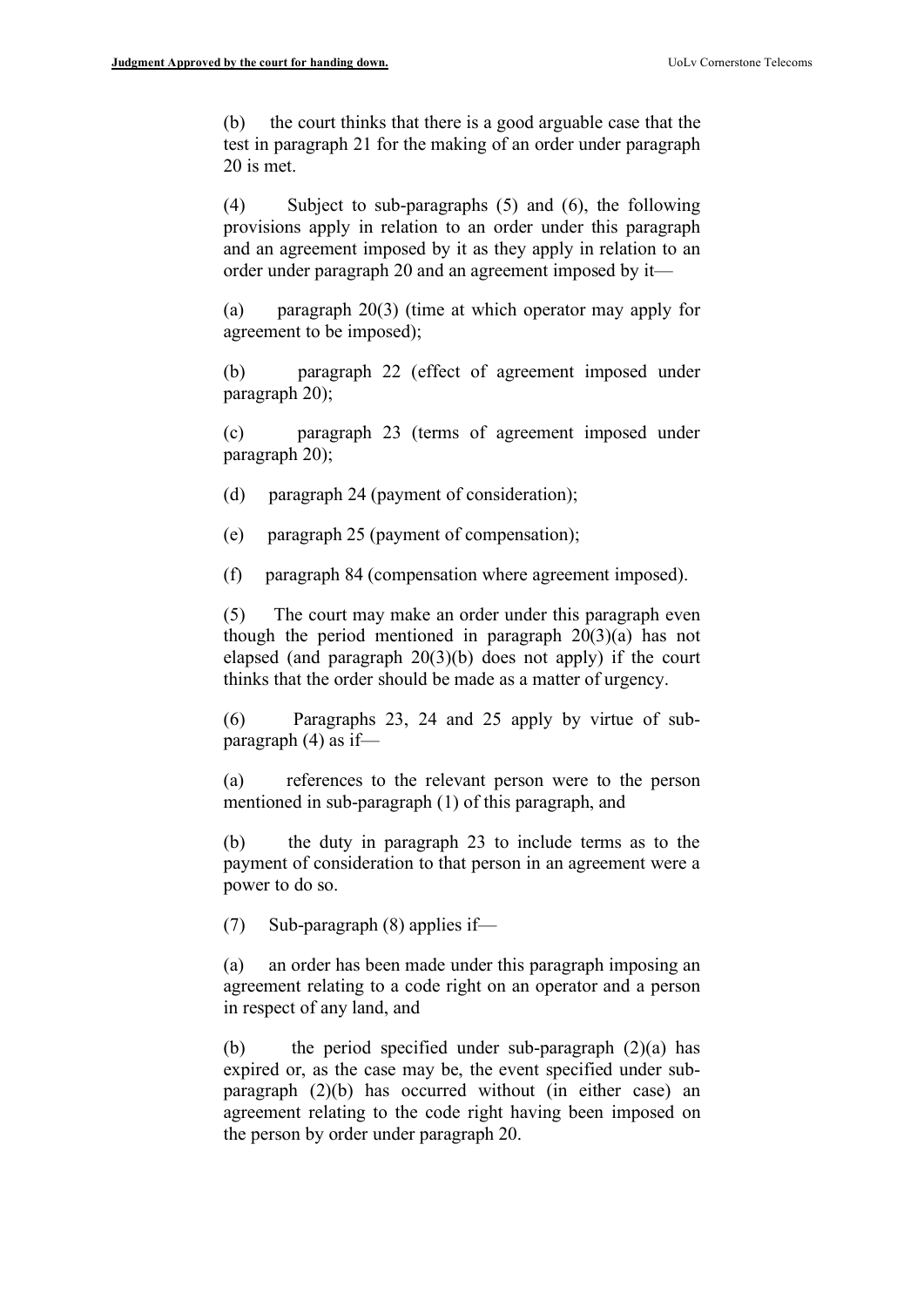(8) From the time when the period expires or the event occurs, that person has the right, subject to and in accordance with Part 6 of this code, to require the operator to remove any electronic communications apparatus placed on the land under the agreement imposed under this paragraph."

- 17. Paragraph 27, which is headed "Temporary code rights" provides as follows, so far as material:
	- "(1) This paragraph applies where—

(a) an operator gives a notice under paragraph 20(2) to a person in respect of any land,

(b) the notice also requires that person's agreement on a temporary basis in respect of a right which is to be exercisable (in whole or in part) in relation to electronic communications apparatus which is already installed on, under or over the land, and

(c) the person has the right to require the removal of the apparatus in accordance with paragraph 37 or as mentioned in paragraph 40(1) but the operator is not for the time being required to remove the apparatus.

(2) The court may, on the application of the operator, impose on the operator and the person an agreement between them which confers on the operator, or provides for the person to be bound by, such temporary code rights as appear to the court reasonably necessary for securing the objective in subparagraph (3).

(3) That objective is that, until the proceedings under paragraph 20 and any proceedings under paragraph 40 are determined, the service provided by the operator's network is maintained and the apparatus is properly adjusted and kept in repair."

18. Part 5 of the Code deals with the termination of agreements conferring code rights (a "code agreement"). Paragraph 30 provides for the continuation of code rights even after the code right ceases to be exercisable. In essence the code agreement will be continued automatically under paragraph 30 (2). We refer to this as security of tenure. This does not, however, apply to a code right conferred either by paragraph 26 or by paragraph 27: paragraph 30 (3). It is critical to note, therefore, that, unlike a code right conferred by agreement or by an agreement imposed under paragraph 20, an interim right conferred by paragraph 26 does not attract security of tenure. Paragraph 31 provides for the giving of a notice of at least 18 months specifying one of the grounds set out in paragraph 31(4). The operator may give a counter-notice pursuant to paragraph 32. If it does, it may then apply to the UT under paragraph 32. On such an application paragraph 34 gives the UT a wide variety of possible orders that it can make. These include providing for the continuation of the code rights; for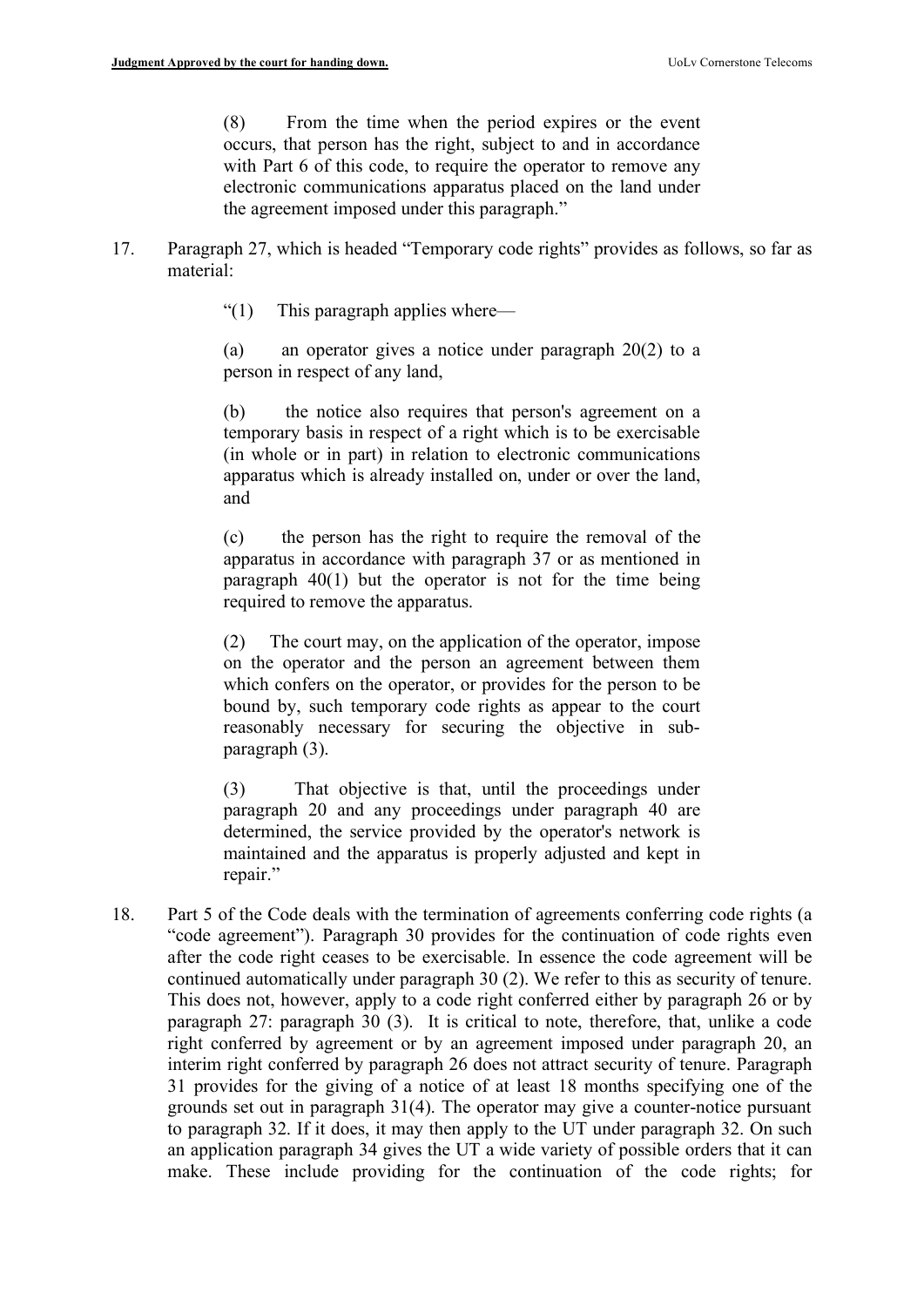modification of code rights, and for ordering the entry into a new agreement conferring code rights.

- 19. Part 6 of the Code deals with the right to require removal of electronic communications apparatus. One way of doing so is by notice under paragraph 40. A landowner or occupier may give the operator notice requiring removal of the apparatus with a reasonable period. If no agreement is reached within 28 days the landowner or occupier may apply to the UT for an order requiring the apparatus to be removed (or authorising the landowner to sell it). Paragraph 40 (8) provides that the UT may not make an order "if an application under paragraph 20 (3) has been made in relation to the apparatus and has not been determined."
- 20. Paragraph 100 prohibits contracting out of Parts 3 to 6 of the Code.

## **The reference**

21. On 17 May 2018 Cornerstone's solicitors gave the University notice under paragraph 26 of the Code seeking interim code rights. No agreement having been reached, on 16 July 2018 Cornerstone applied to the UT for an order conferring upon it:

> "… the ability to enter and inspect the Land so as to verify its assessment that the Land is suitable for the installation and operation of electronic communications equipment apparatus and provide permanent and consistent network capacity and mobile phone coverage in the area of Paddington Station."

- 22. The UT decided (a) that the right sought was a code right; and (b) that Cornerstone was entitled to seek an interim right without also seeking a permanent right.
- 23. The University challenges both those conclusions.

## **Is the right sought a code right?**

24. The UT held that the right sought by Cornerstone was either a code right within paragraph 3 (a) or, failing that, within paragraph 3 (d). As to paragraph 3 (a) the Deputy President said:

> "[72] Focussing then on language, it seems to me that the right conferred by para.3(a) to install apparatus on over or under land must include a right to enter on the land and to carry out each step required to achieve the permitted installation. The fact that no mention is there made of "entry" or of any specific works (such as excavation or tunnelling) does not support the conclusion that no right of entry has been conferred or that works were not envisaged as being an essential part of the process of installation permitted by para.(a). The inclusion of a specific right, at para. (f), to enter land to inspect, maintain etc, apparatus already on that land does not make it any less clear that para.(a) was intended to include a right of entry to install.

> [73] In the same way as a right of entry is clearly included in the right to install under para.3(a), so must the taking of other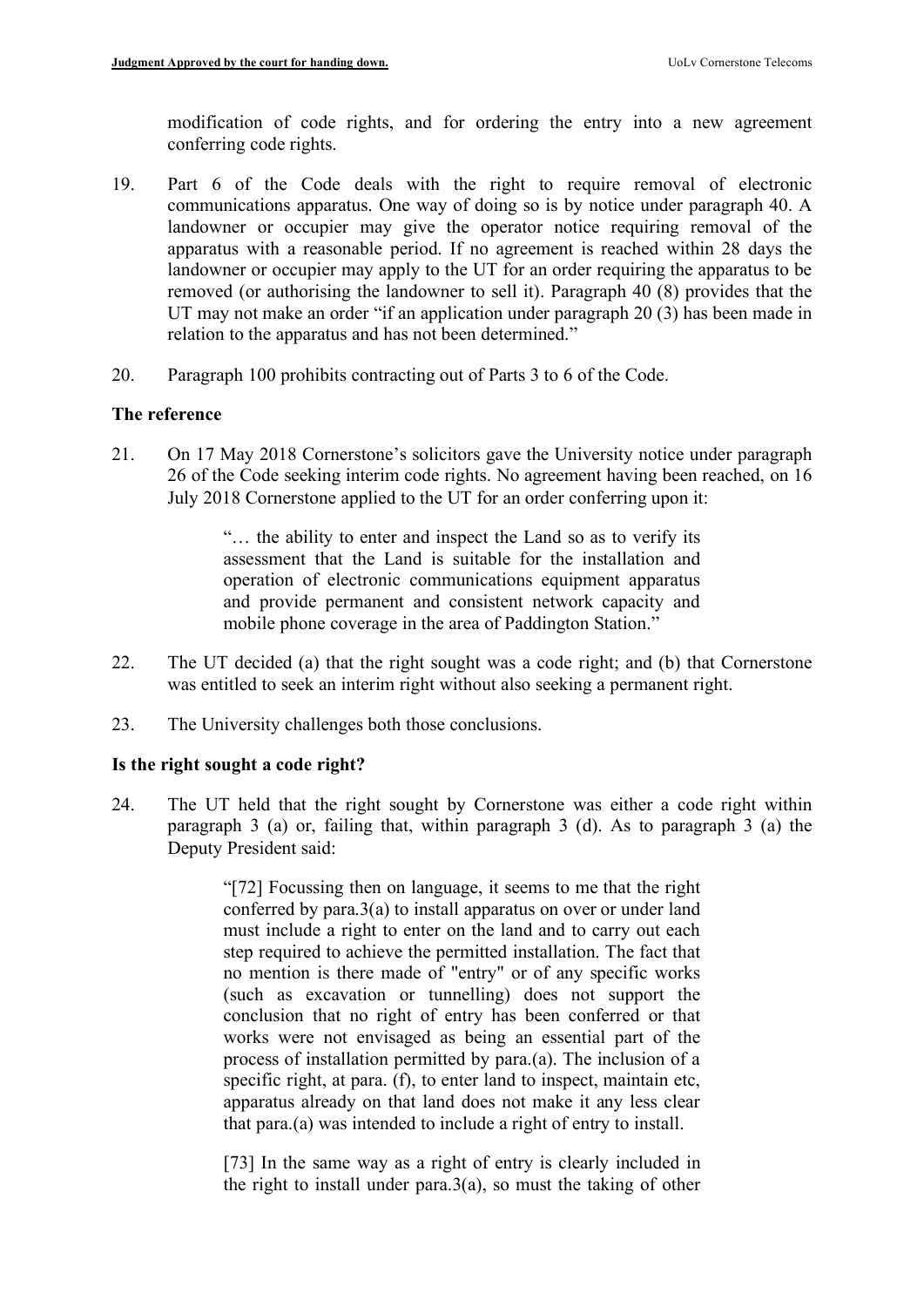necessary steps be included, since otherwise the grant of the right would be illusory. This does not involve implying additional rights, nor any departure from the presumption that private property rights will not be infringed without clear words, but is simply a matter of giving full effect to the language in which the right has been described. The right to "install" is intended to permit an operation involving a series of distinct steps and the single word is sufficient to connote, as a component of the right, each of those steps."

25. At paragraph [74] the Deputy President found as a fact, as mentioned above, that no electronic communications could be installed without an MSV being undertaken; and he further concluded that:

> "… an agreement conferring the right to install equipment necessarily entitles an operator to undertake preparatory surveys required as a prelude to the installation itself. As a matter of ordinary meaning, such surveys, and a right of access to carry them out, are part of the right "to install" under para.  $3(a)$ ."

26. As far as paragraph 3 (d) was concerned, the Deputy President accepted that "works" would normally be understood to mean the provision of infrastructure by physical operations, rather than measuring and recording the characteristics of a site. In the light of the purposes of the Code, however, he held that there was no reason to confine its meaning to that extent. He concluded, therefore, at [76]:

> ""Install" connotes a variety of tasks or works undertaken for the purpose of providing equipment on a site; "works in connection with the installation" connotes a still wider range of activities. Although expressed as separate rights, these paragraphs are obviously intended to be complementary and, between them, to describe all of the steps necessary to the installation of apparatus."

- 27. The starting point for the University's argument, advanced by Mr Clark, is that there were pre-existing provisions enabling an operator to enter land about which Parliament must be taken to have known; and which have not been reproduced or incorporated into the Code. Since Parliament has omitted to incorporate or reproduce these rights in the Code, the inference is that it did not intend such rights to be code rights.
- 28. The first of these provisions is contained in Schedule 4 to the Communications Act 2003. Schedule 4 is given force by section 118 which provides:

"Schedule 4 (which provides for compulsory acquisition of land by the provider of an electronic communications network in whose case the electronic communications code applies and for entry on land by persons nominated by such a provider) shall have effect."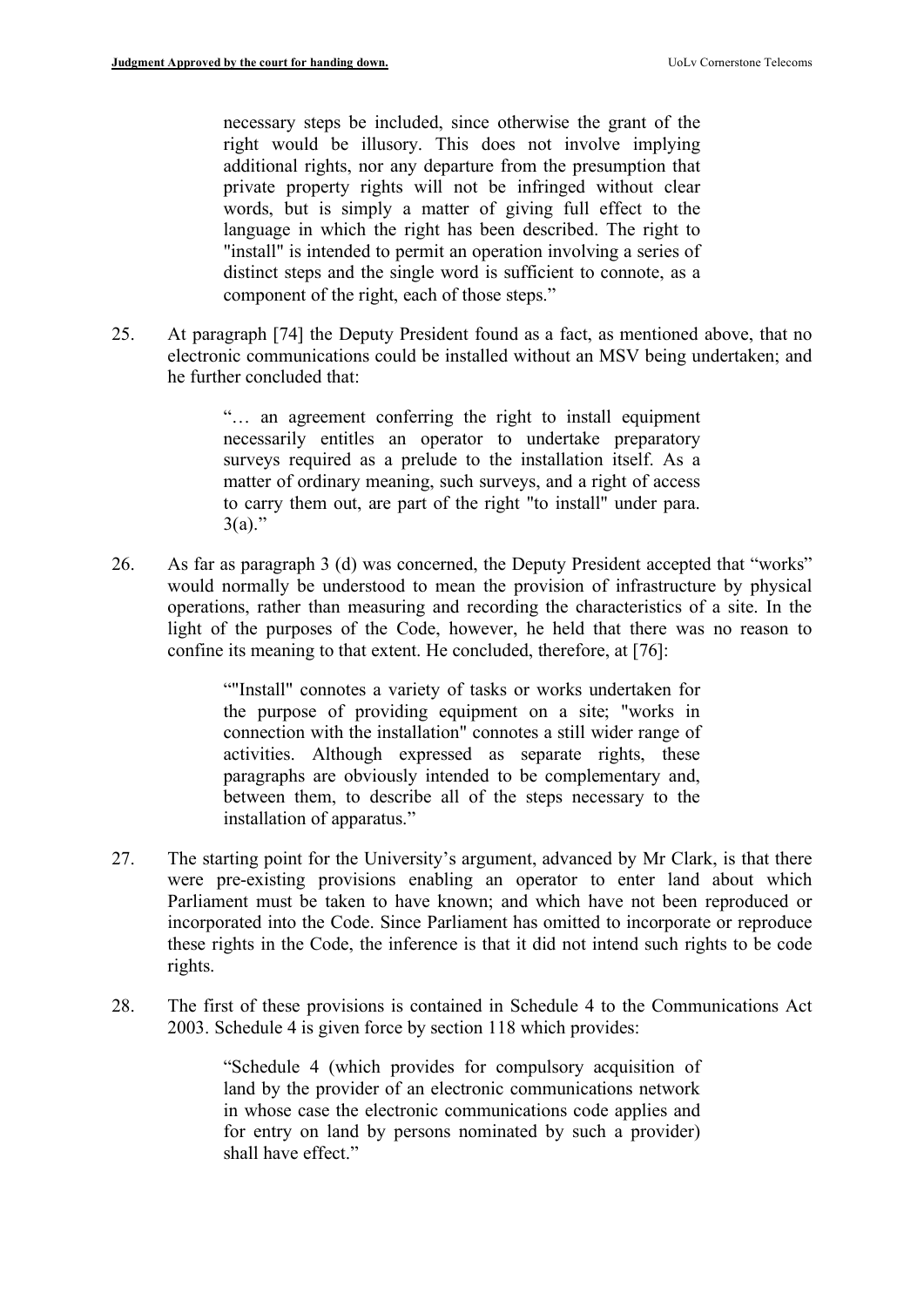- 29. Schedule 4 is headed:
	- "Compulsory Purchase and Entry for Exploratory Purposes"
- 30. Paragraph 3 of that Schedule empowers the Secretary of State to authorise the compulsory acquisition of land by an operator. Paragraph 6 provides (so far as material):
	- " $(1)$  A person-
	- (a) nominated by a code operator, and
	- (b) duly authorised in writing by the Secretary of State,

may, at any reasonable time, enter upon and survey land in England and Wales for the purpose of ascertaining whether the land would be suitable for use by the code operator for, or in connection with, the establishment or running of the operator's network.

(2) This paragraph does not apply in relation to land covered by buildings or used as a garden or pleasure ground."

- 31. There are a number of points to make about this right. First, a code operator is defined by paragraph 1 of that Schedule. That definition is much more prescriptive than in the Code (as to which, see paragraph 2 and section 106 of the 2003 Act): it does not extend to infrastructure providers as opposed to network providers. The right of access would not therefore be available to many operators under the Code. Second, this right of access would not apply to a building such as Lillian Penson Hall. It would not therefore be available across the whole range of land potentially affected by the Code. Third, it would be time-consuming for a code operator within the definition in Schedule 4 to have to apply to the Secretary of State every time it wished to survey open land. Fourth, the matters to which the Secretary of State must consider in deciding whether to authorise the entry and survey, which are specified in paragraph 2 of Schedule 4, differ from the relevant criteria that the UT is required to apply, either under paragraph 21 or under paragraph 26 of the Code. Fifth, the existence of this right was not considered by the Law Commission or by the government in formulating its policy. We do not consider that the existence of this right (even if it is not limited to cases of potential compulsory purchase) can be taken to be a right applicable to the Code. Mr Clark relied on the existence of this right for another purpose as well. It existed as a template or precedent which could have been adapted to fit the Code; but it was not. The omission must be taken to be deliberate.
- 32. The second pre-existing provision is to be found in the Communications (Access to Infrastructure) Regulations 2016. These regulations concern the provision of access to infrastructure by an infrastructure operator to a network provider. An infrastructure provider is not limited to operators of electronic communications networks. The term extends to operators providing utilities (e.g. gas, water or sewerage) and to transport utilities (e.g. railways, roads, ports and airports). Regulation 5 (1) provides: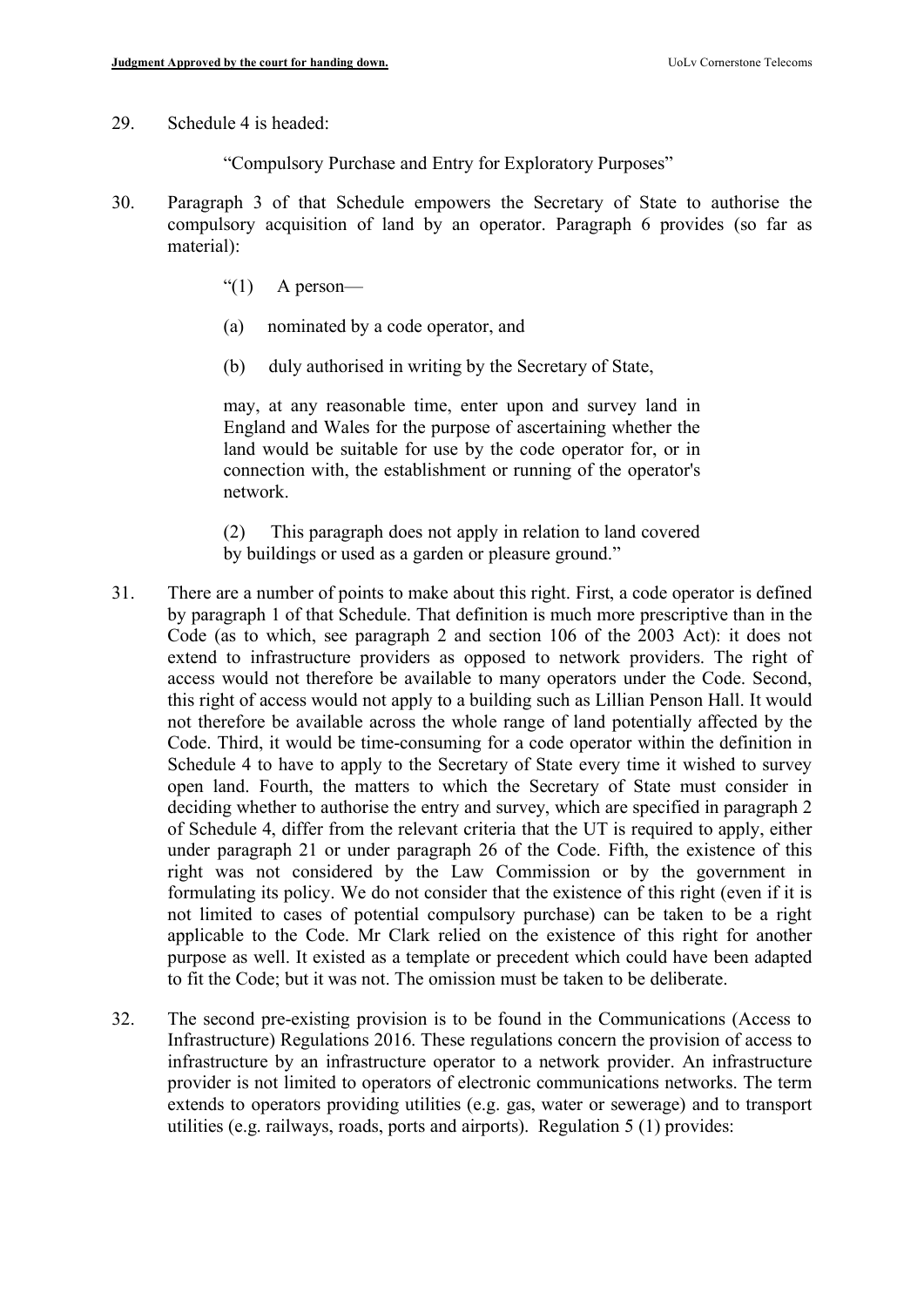"(1) A network provider may make a request to an infrastructure operator for an on-site survey of elements of the operator's physical infrastructure provided the request—

(a) is in writing;

(b) specifies the elements of the operator's infrastructure to which the request relates; and

(c) is made with a view to deploying elements of a highspeed electronic communications network to which the elements to be surveyed are relevant."

- 33. Regulation 5 (4) specifies grounds on which the operator may refuse the request. It is plain that these regulations do not apply to private landowners. Once again, they would not be adequate for most operators under the Code.
- 34. We do not regard this argument as a strong pointer towards the correct interpretation of the Code. As the Law Commission said, the Code was to be drafted on a "clean sheet of paper". The Code was thus designed to be, so far as possible, a self-contained Code; and the answer to the first question raised by this appeal must be found within the words of the Code itself.
- 35. Allied to this point was Mr Clark's point that the question of conferring a right of inspection for the purposes of an MSV was raised in the consultations which followed the Law Commission's own consultation paper and preceded its final report. The UT set out the factual material at [70]. Since the Law Commission's final report did not deal with that question, we cannot draw any inferences from that omission.

## **A right to install**

36. Mr Clark's next argument is that the meaning of "install" does not include a right of access to see whether land is suitable for the installation of electronic communications equipment. The Oxford English Dictionary defines "install" as:

> "To place (an apparatus, a system of ventilation, lighting, heating, or the like) in position for service or use:"

- 37. The placing of apparatus is different from surveying a site to decide whether it is suitable for installing apparatus.
- 38. In his skeleton argument (although not in oral submissions) Mr Clark also referred us to the decision of the Manitoba Court of Appeal in *Winnipeg v Brian Investments Ltd* [1953] 1 DLR 270. That case concerned property taxation in the city of Winnipeg. The tax was originally levied on land and buildings. But an amendment to the legislation provided that the word "building" included:

"any chattel installed or attached or intended to be installed or attached in or to any structure or land."

39. The question for the court was whether chattels unattached to the land or building (in that case bowling alleys) fell within the scope of the definition. As Coyne JA put it: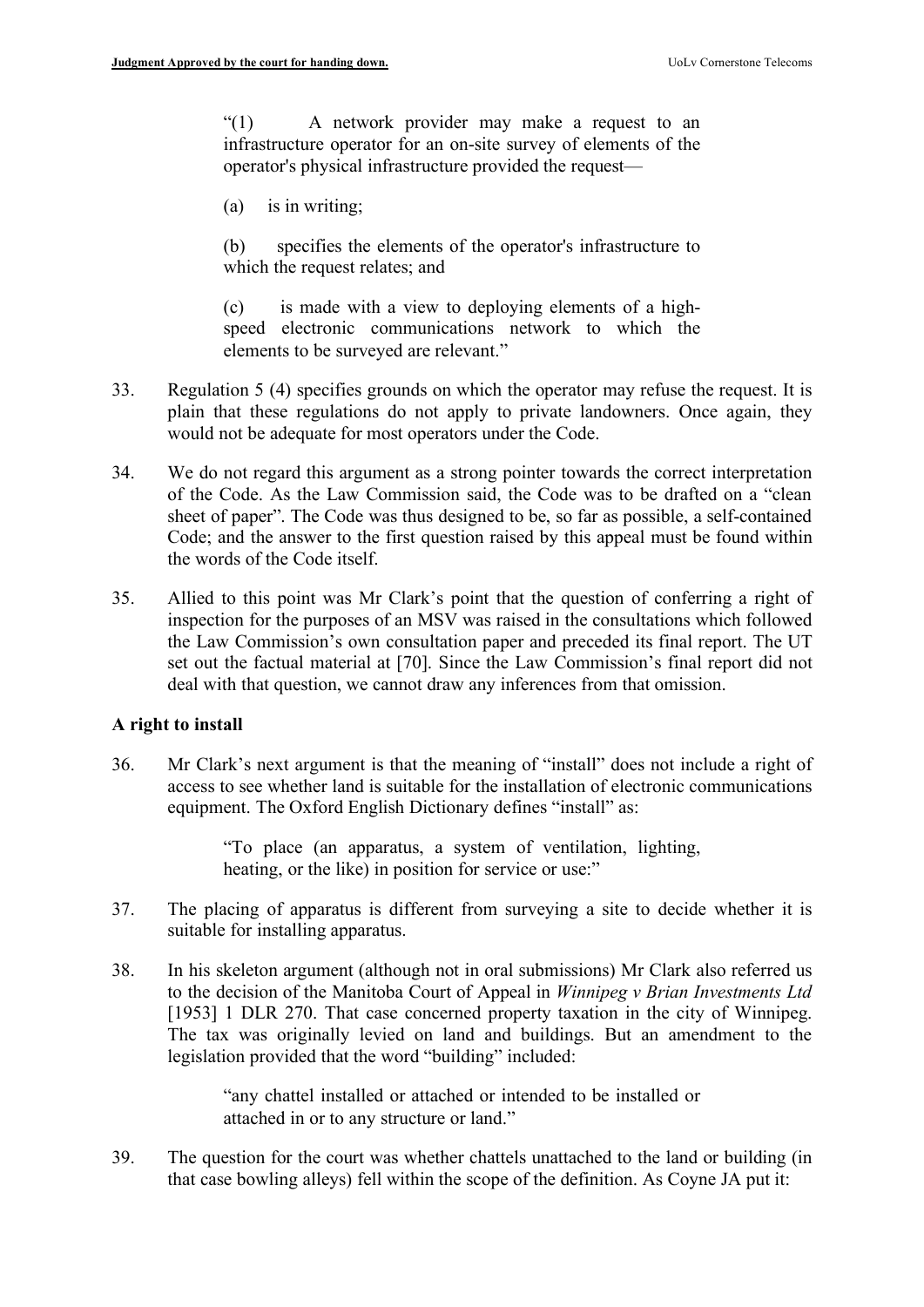"The question is whether those words are sufficient in themselves and without more to completely subvert the existing law in respect of taxation of real estate and personal property, particularly of bowling alleys, and to reverse the underlying and prevailing general policy and impose upon the building owner taxation in respect of personal property belonging to a tenant, brought on as such by him for his use while tenant and removable by him as such."

40. The argument for the city was that the words covered any chattel brought into a building. Not surprisingly the court rejected that ambitious argument. In the course of his judgment Coyne JA said:

> "Again, "installed" is not a word of art nor a word of precision. Indefiniteness gives it, as it gives any word, a chameleon-like character so that associate words show through and give their colour and meaning to it. It is not necessary here, however, to decide just what the word "installed" means. Unless it is perfectly clear that it means what the city contends, the city's argument cannot be upheld."

- 41. Although he went on to consider what "install" might mean, it is clear in our view that the thrust of his judgment was that unattached chattels were not installed for the purposes of the legislation under consideration. He did not purport to give a general definition of the word; and indeed he stressed that cases decided on different legislation were not helpful. We do not consider that Mr Clark gains any real support from that case.
- 42. Mr Clark's strongest point is that some of the code rights expressly mention rights of access and inspection. Paragraph 3 (c) describes a right "to inspect … electronic communications apparatus" rather than the land itself. Paragraph 3 (f) describes a right "to enter the land to inspect … any electronic communications apparatus." Again, it does not refer to inspecting the land itself. Moreover, both these paragraphs presuppose that the apparatus has already been installed on land. They do not contemplate an inspection to decide whether or not to install it.
- 43. We agree with the Deputy President that it is necessarily implicit in a right to install electronic communications equipment that the operator may enter the land to carry out the installation. If an operator could not enter the land to install the equipment, the right to install would be nugatory. Mr Clark accepted that this was so.
- 44. What, however, is more doubtful is whether a right to install electronic communications equipment carries with it a right to assess the suitability of the site. The point can be tested this way. Suppose that an operator carries out an MSV in order to assess the suitability of a site. The MSV reveals that the site is not suitable. So no electronic communications equipment is installed. It seems to us to be very difficult (if not impossible) to interpret the word "install" to cover a case in which, as a result of the MSV, there is no installation.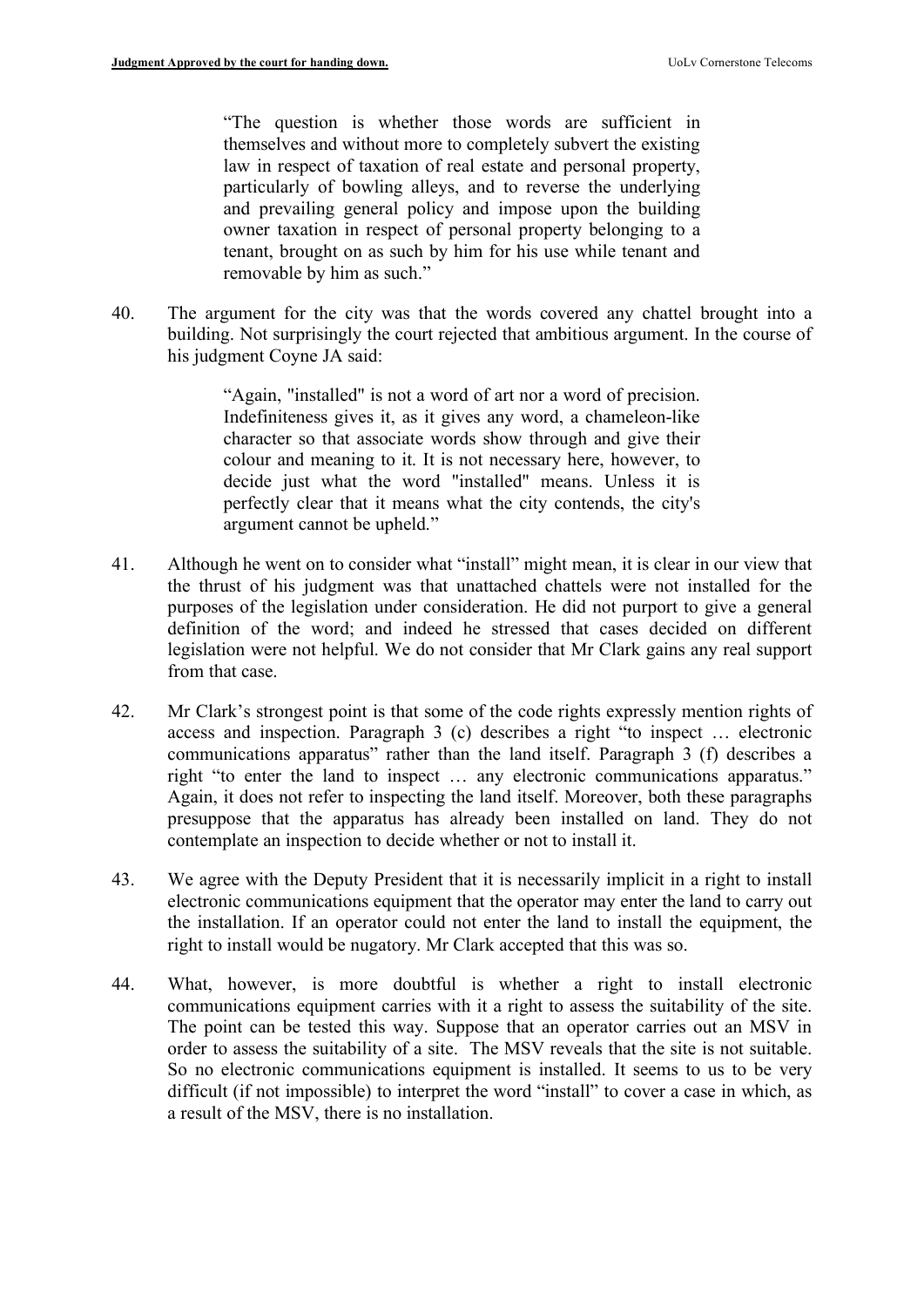### **Works in connection with the installation**

- 45. It is clear that the MSV will be carried out in connection with the potential installation of electronic communications apparatus. Two points therefore arise under this head:
	- i) Is the word "works" wide enough to encompass an MSV?
	- ii) If so, does the MSV amount to works "in connection with the installation of electronic communications equipment"?
- 46. The word "works" can bear a variety of meanings, dependent on context. In some contexts it will be limited to operations in the nature of construction, repair or engineering operations. In other contexts, however, it will bear a different meaning. The works of William Shakespeare, for example, are primarily mental or creative rather than physical processes (even though they may be written down). Charitable works may amount to no more than alms-giving.
- 47. The context in the present case is a Code designed to facilitate the provision of electronic communications apparatus in the public interest. It is not necessary for the "works" in paragraph 3(d) to amount to the installation of electronic communications equipment, because that right is already encompassed within paragraph 3 (a). So the right under paragraph 3 (d) must be wider. Nor is it necessary that the works be "for" the installation of such equipment, because the Code uses the phrase "for or in connection with". It is enough that they are "in connection" with that installation. The width of the definition is emphasised by the phrase "any works". Where the legislation uses an imprecise word, a court is entitled to place strong reliance on the legislative purpose underpinning the legislation. That purpose is undoubtedly to facilitate the improvement of electronic communications throughout the country. That purpose cannot be sensibly achieved unless operators can acquire (compulsorily if need be) the right to assess the suitability of potential sites. The UT took the same view. As the Deputy President put it at [77]:

"It is apparent from the Code itself (for example from paragraph 21(4) which identifies "the public interest in access to a choice of high quality electronic communications services") that the Code is not simply concerned with the better regulation of private rights. Its objective is the speedy and economical delivery of communications networks in the public interest. It simply cannot have been intended that, before an operator may insist on the acquisition of Code rights in consideration of payments assessed on a favourable "no network" basis, it must first negotiate outside the scope of the Code to acquire a right of entry to undertake essential preliminary surveys. The ransom position which site owners would enjoy on that interpretation of the Code, and their ability to insist on sharing in the economic value of the operator's network which paragraph 24 denies them, are both contrary to the principles on which the Code has been designed."

48. We agree. In addition, Mr Clark accepted that if the MSV were to include intrusive work (e.g. the taking of core samples of concrete or the temporary removal of a roof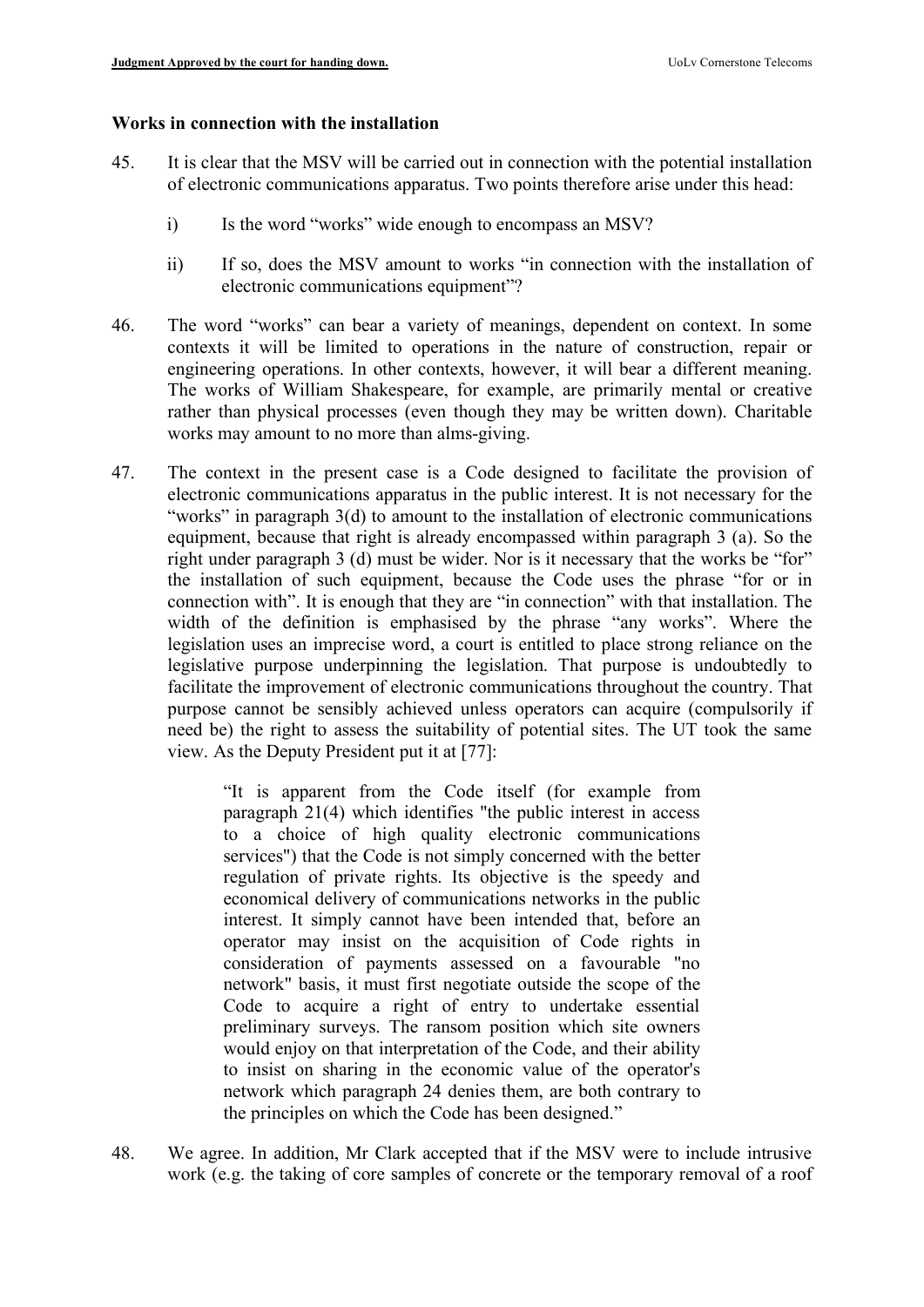covering) then those operations would amount to "works". That would have the paradoxical consequence that operators would be encouraged to carry out intrusive works as part of an MSV; and that an MSV causing the least inconvenience to an occupier could not be authorised by the UT. That is contrary at least to the spirit of paragraph 23 (5).

- 49. Mr Clark drew our attention to references to "works" in the definition of "street work rights" in paragraph 59 of the Code and in the definition of "tidal water rights" in paragraph 63 of the Code but we do not consider that they provide any assistance.
- 50. We therefore consider that the operations necessary to carry out an MSV, even if nonintrusive, do amount to "works" for the purpose of the Code.
- 51. Would it make any difference if the MSV concluded that the site was not suitable? We do not consider that it would. Something may be "connected with" a future event even if it is uncertain whether that event will ever happen. That is illustrated in a context that is far removed from the present one. In *Johnson v Johnson* [1952] P 47 the question was whether a commissioner had power to give leave to present a divorce petition before three years had elapsed from the date of the marriage. Under the Judicature Act 1925 a commissioner had power to "to try and determine matrimonial causes of any prescribed class and any matters arising out of or connected with any such causes." It had been held that unless and until a petition had been presented there was no matrimonial cause on foot; and that a precursor to a potential such cause could not be connected with it. This court overruled that decision. Somervell LJ said at 50:

"… regarded as an ordinary English expression I think I would have said … that "connected with" can naturally be used to describe a relation with a contemplated event which is still [in the future]."

52. Somervell LJ then referred to Canadian authority which supported his interpretation. The Canadian case concerned a tax assessment, the details of which do not matter. Somervell LJ continued:

> "Of course, it may be that it was plain that there was going to be an assessment, whereas when an application is made under section 1 (1) it is not plain that there is going to be a cause, because the court may refuse to grant leave under the proviso; but, nevertheless, I have myself found what was stated [by the Canadian court] very helpful in deciding this case."

53. Accordingly, the fact that there was no certainty that there ever would be a matrimonial cause was no obstacle. Jenkins LJ, having agreed with Somervell LJ, said at 53:

> "There may be difficulty in speaking of a matter as "arising out of" a cause not yet on foot, but I for my part see no reason whatever why an application such as this should not be "connected with" the proposed matrimonial cause."

54. Hodson LJ also agreed.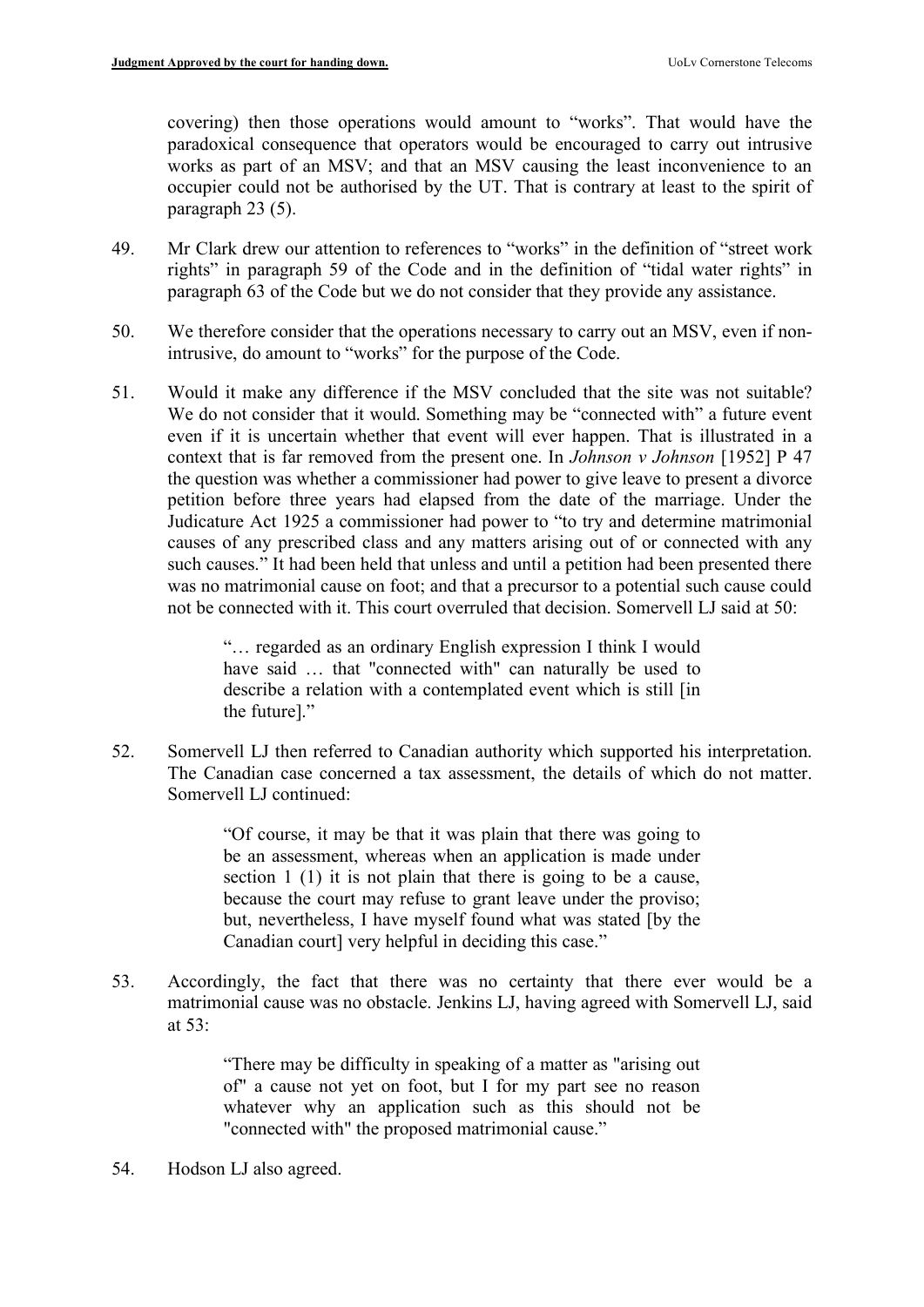- 55. Accordingly, depending on context, something may be "in connection with" a future uncertain event. In our view, as we have said, the policy underlying the Code is such that Parliament must be taken to have intended that national coverage by electronic communications equipment would be facilitated by code rights. It must also be taken to have intended that apparatus would be installed on suitable sites; and to have known that an assessment of suitability would be required before a final decision on installation was made. It may be that works are works "for" the installation of electronic communications apparatus only if a decision has been made to install it; but the phrase "in connection with" goes wider. The legislative context points strongly, in our judgment, to the conclusion that an MSV is within the phrase "any works on the land for or in connection with the installation of electronic communications apparatus" whether or not a final decision to install electronic communications apparatus has yet been made.
- 56. We hold, therefore, that Cornerstone is seeking a code right within paragraph 3 (d) of the Code.

# **Consequences of a code right**

- 57. The list of code rights in paragraph 3 of the Code is not a list of the rights that an operator is compelled to have. It is a list of the various rights that an operator may choose to have. It is, therefore, open to an operator to limit its request to only one or some of the list of code rights. If, as we consider, the right to carry out an MSV is a code right, it follows that an operator may ask the occupier to confer that right alone under paragraph 9 of the Code. If the occupier refuses to do so, the operator may apply to the UT under paragraph 20 for the imposition of an agreement to that effect.
- 58. By that route an operator will be entitled (if the test under paragraph 21 is satisfied) to acquire the right to carry out an MSV even if the occupier objects.
- 59. That, however, leaves open the question whether, instead of applying under paragraph 20, an operator may apply under paragraph 26 alone for the conferring of an interim right to carry out an MSV. Mr Clark contends that an application under paragraph 26 must be parasitic on an application under paragraph 20. Mr Seitler QC, on the other hand, contends that an operator has a choice whether to proceed under paragraph 20 or under paragraph 26.
- 60. From the perspective of the operator, there are a number of reasons for choosing to proceed under paragraph 26 alone. First, an application under paragraph 26 is generally determined summarily on the papers, whereas a full hearing under paragraph 20 is likely to involve oral and expert evidence. Accordingly, an application under paragraph 26 alone is likely to be cheaper for all parties. Second, if the MSV reveals that the site is not suitable, the operator has no further need for further code rights in an agreement imposed under paragraph 20. From the perspective of the occupier, the principal consideration on which Mr Clark relied was that the occupier ought not to be deprived of its right to argue that an interim right should never have been granted. The only practical consequence of that, however, would be that a full scale hearing would be required simply to decide who should pay the costs.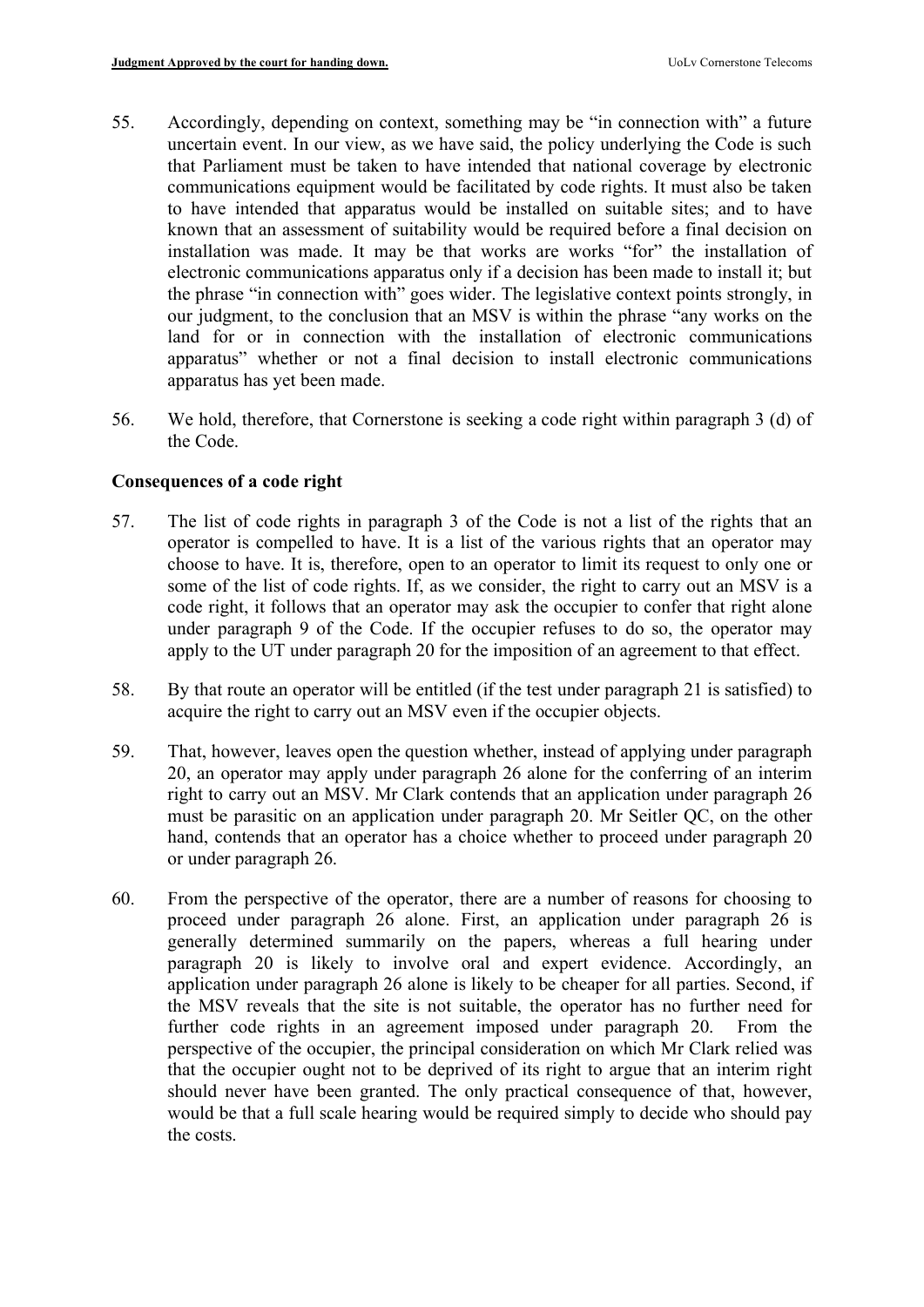## **Can a right to carry out an MSV be free standing?**

- 61. Cornerstone's application to the UT was made under paragraph 26 of the Code. That paragraph gives the UT power to impose an agreement conferring a code right on an interim basis. Paragraph 26 (2) provides for the imposition of an agreement binding the parties for the period specified in the agreement or until the occurrence of a specified event.
- 62. The Law Commission's intention, in recommending the power to grant interim rights, was to enable early access for the purpose of exercising code rights while any dispute about the compensation payable for or other terms of a full-blown agreement was resolved. That is clear from paragraphs 9.50 and 9.51 of their report. As the Law Commission put it in paragraph 9.61 of their report:

"We have concluded that the revised Code should allow early access for Code Operators, but only on an interim basis. We recommend that this should be achieved by enabling Code Operators, *when making an application for Code Rights under the revised Code*, to apply to the Lands Chamber for an interim order for access pending the resolution of disputes over payment. Such orders would only be granted on terms that give the landowner the right to vacant possession if a final order in favour of the Code Operator is not made before the expiry of the interim order." (Emphasis added)

63. At paragraph 9.63 the Commission said:

"… the objective of the interim order would be to enable access pending determination of valuation issues, and so the final hearing would resolve the question of consideration (and payment would then be backdated with interest to the date of the interim order)."

64. At paragraph 9.67 it set out its recommendation:

"We recommend that the revised Code should enable the Lands Chamber of the Upper Tribunal to make an order conferring Code Rights on an interim basis, either by consent, or where the Code Operator has made out a good arguable case that the test for the imposition of Code Rights is satisfied. Such orders may include terms as to compensation and as to interim consideration; they must provide that if the test for the imposition of Code Rights is not satisfied at a final hearing (or the Code Operator discontinues the proceedings) the landowner will have an immediate right to enforce removal of any electronic communications apparatus placed on the land pursuant to the interim order."

65. The government appears to have taken a similar view. The Executive Summary in the policy document published by the Department of Culture, Media and Sport in May 2016 stated: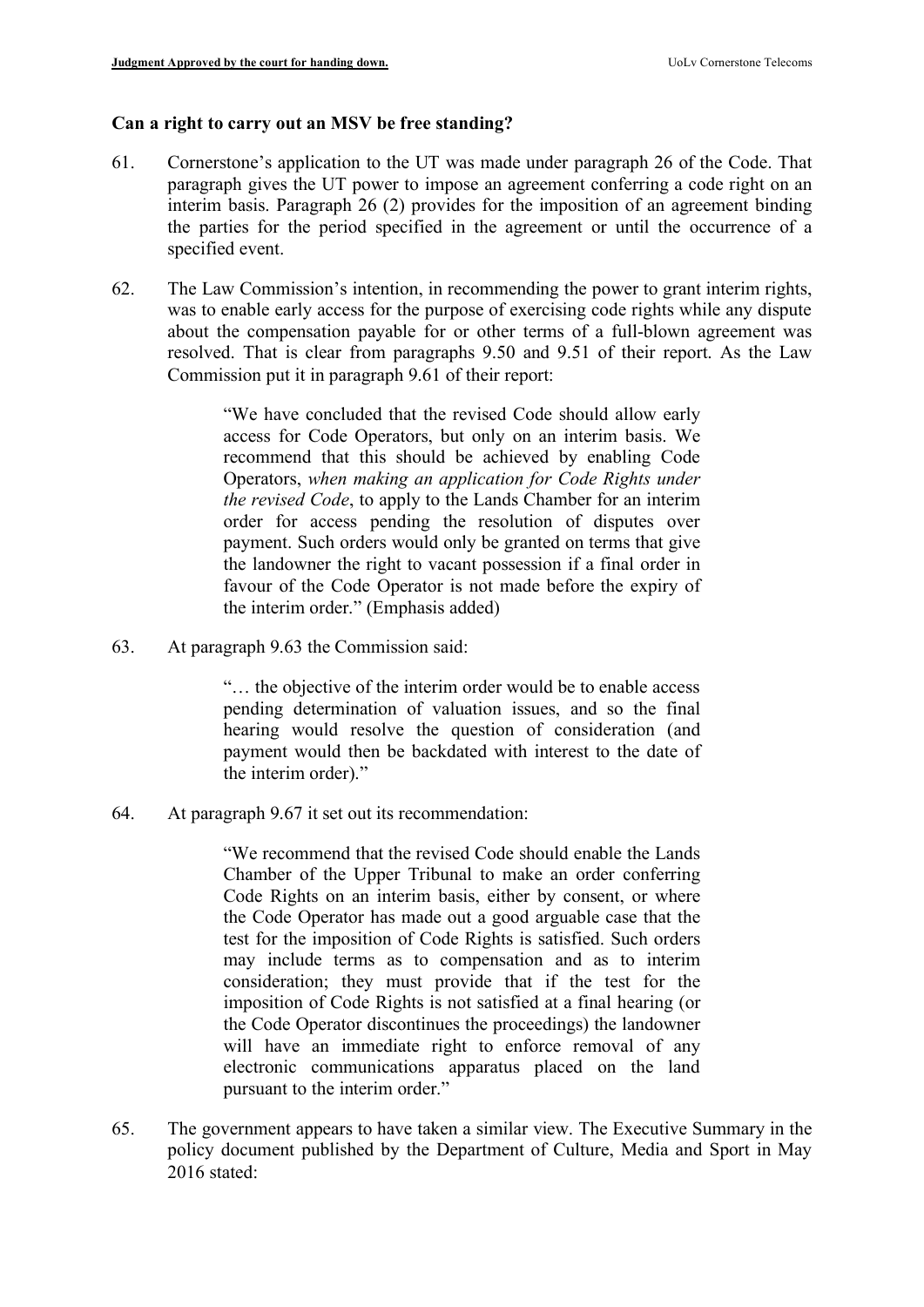"To promote greater efficiency, the new Code will also contain provisions that allow fast interim access to sites for communications providers in appropriate circumstances. This will enable operators to access sites more quickly, even while valuation is still being resolved. Government does, however, have a clear policy to only introduce new powers of entry in exceptional circumstances. Having reviewed the evidence very carefully, it was decided that at present criminal penalties for denial of access and *associated stronger powers of entry are not warranted*." (Emphasis added)

66. The explanatory notes which accompanied the Digital Economy Act 2017 state at paragraph 422:

> "Paragraph 26 provides that an operator may apply for "interim code rights". This enables code rights to be granted on an interim basis *pending the parties reaching, or the court imposing, a final agreement*. Rights may be granted on an interim basis either (a) where the parties agree to the making of the order, and the terms of the interim agreement (which may be the case, for example, where the only issue not agreed between them is the consideration to be paid); or (b) when the court considers that there is a good arguable case that the interim code right will be made permanent at a final hearing." (Emphasis added)

- 67. It is, in our view, fair to say that these statements of policy (both before and after the enactment of the Code) support the view that paragraph 26 was primarily intended to fill the gap between the making of an application under paragraph 20 and its final determination. The question for us, however, is whether the Code as actually drafted goes further. Neither statements of policy nor explanatory notes can dictate the proper interpretation of legislation.
- 68. The following features of paragraph 26 as enacted deserve comment. First, although paragraph 23 (7) (which requires an agreement to specify how long a code right is exercisable) is applied to paragraph 26, paragraph 26 also includes paragraph 26 (2). Paragraph 26 (2) must therefore have been intended to perform an additional function. Although not expressed in terms of a definition, paragraph 26 (2) in effect defines what it means by "interim". It states that:

"An order under this paragraph imposes an agreement on the operator and a person on an interim basis if it provides for them to be bound by the agreement—

- (a) for the period specified in the order, or
- (b) until the occurrence of an event specified in the order."
- 69. There is no reference here to the gap between the application under paragraph 20 and its final determination. Second, the Law Commission's reference to discontinuance of the application also finds no place in paragraph 26 as enacted.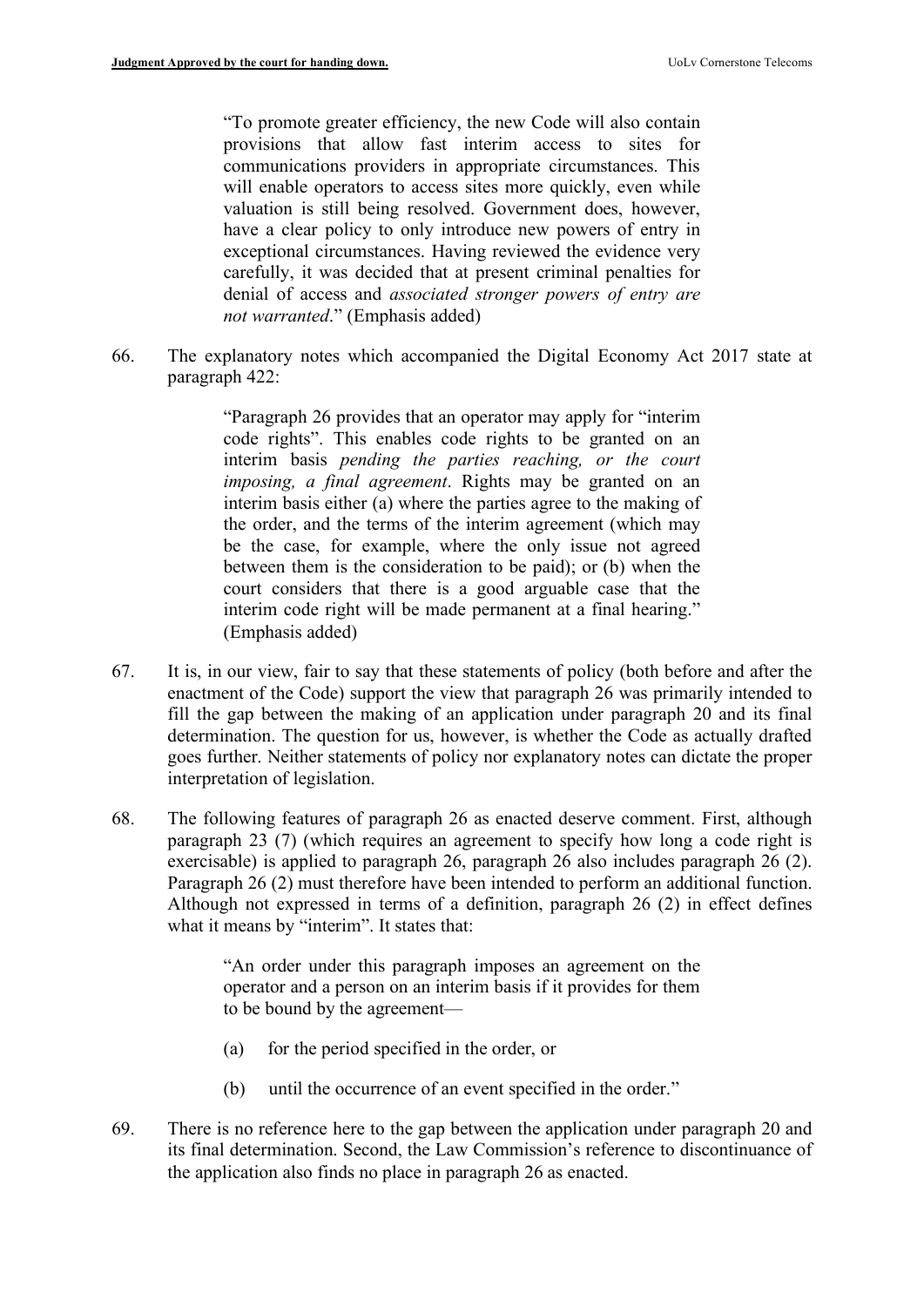70. It is a pre-condition of an application under paragraph 26 that the operator has given:

"… a notice *which complies with paragraph 20(2)* stating that an agreement is sought on an interim basis…"

71. Paragraph 20 (2) requires the notice to be in writing:

"(a) setting out the code right, and all of the other terms of the agreement that the operator seeks, and

(b) stating that the operator seeks the person's agreement to those terms."

- 72. Paragraph 27, by contrast, which deals with temporary (rather than interim) rights, requires a notice to be given "*under* paragraph 20 (2)". This distinction in language between the two paragraphs was not referred to in *Cornerstone v Compton Beauchamp Estates*. In the case of paragraph 27 we consider that a notice "under" paragraph 20 (2) is one which seeks the imposition of an agreement under that paragraph: i.e. an application for full code rights. That is reinforced by paragraph 27 (1) (b) which provides that the notice "under" paragraph 20 must "also" require agreement on a temporary basis. Accordingly, the application under paragraph 20 and the application under paragraph 27 are inextricably linked.
- 73. We do not consider that the wording of paragraph 26 (3) compels the same conclusion. Rather, in our judgment a notice which "complies with" paragraph 20 (2) is simply one that contains the information and makes the statement required by paragraphs (a) and (b). Second, the objective of an order under paragraph 27 is the provision of the operator's service "until the proceedings under paragraph 20 … are determined." The language refers to "the" proceedings under paragraph 20; not "any" such proceedings. Necessarily, the use of the definite article entails that there are proceedings under that paragraph to be determined. There is no equivalent wording in paragraph 26.
- 74. There are further significant differences between paragraph 26 and paragraph 27. First, paragraph 27 applies where there is already electronic communications apparatus on the land; whereas paragraph 26 applies whether or not there is apparatus on the land. Indeed, in most cases to which the latter paragraph applies there will be no apparatus on the land. Second, the test applied by the UT in deciding whether to impose interim rights under paragraph 26 differs from the test required under paragraph 27. Third, the conferring of interim rights under paragraph 26 confers no security of tenure on the operator. This is clear both from paragraph 30 (3), which disapplies paragraph 30(2) of Part 5, and also from paragraph 26 (8) which enables the landowner to proceed straight to Part 6 of the Code once the interim right ceases to be enforceable. Paragraph 27, by contrast, operates in the context of an application for an agreement conferring code rights under paragraph 20. The operator's security will continue until the determination of that application and, if the application succeeds, the new agreement will also attract security of tenure.
- 75. Mr Clark stressed the fact that the *duty* contained in paragraph 23 (3) to include terms about payment in an agreement had been downgraded by paragraph 26 (6) (b) to a *power* to include such terms. That, he said, was consistent with his argument that the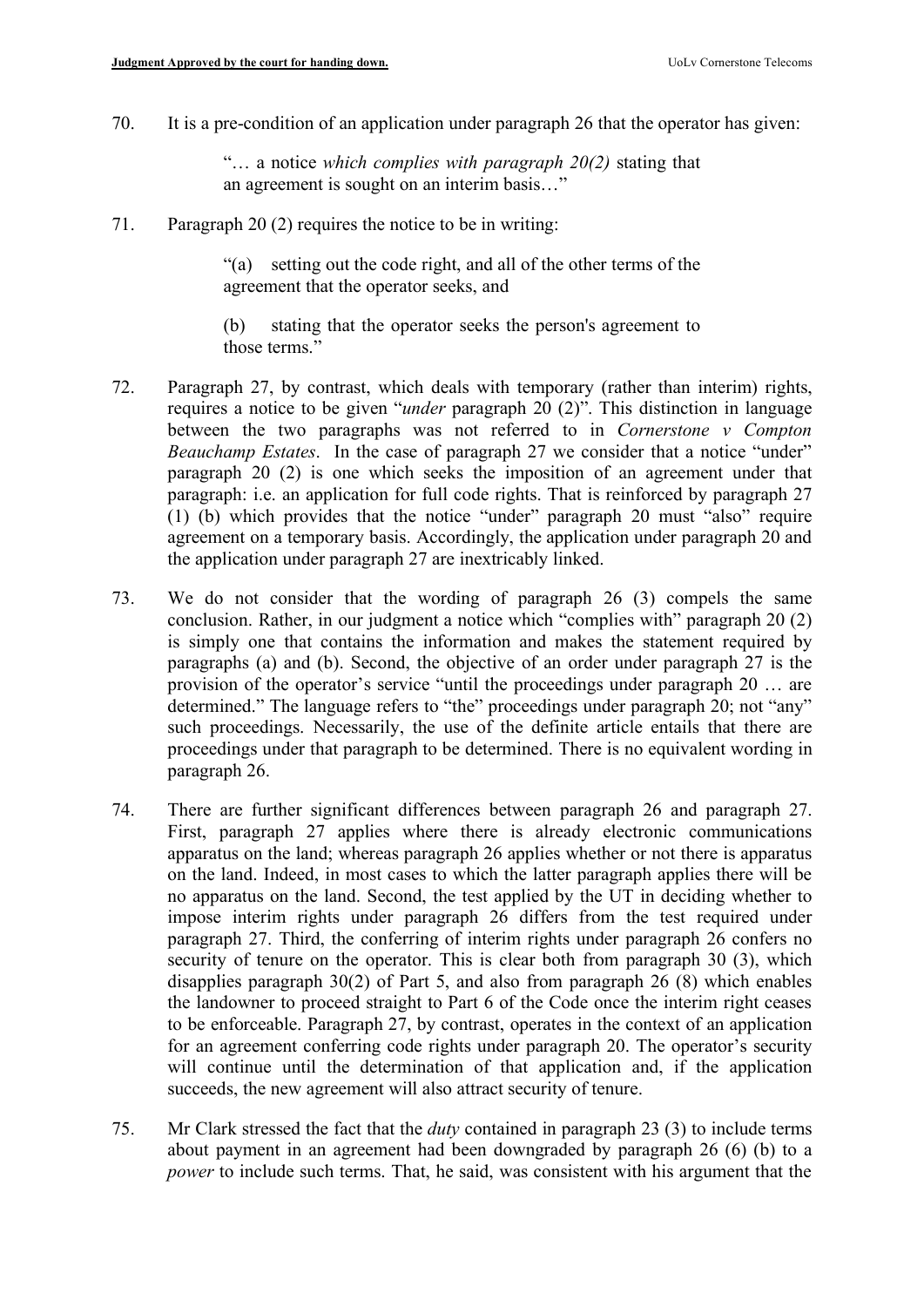purpose of paragraph 26 was to fill the gap between an application under paragraph 20 and its eventual final determination where what is in dispute is the consideration for the code right. We do not doubt that that will be the purpose of an application under paragraph 26 in many (perhaps most) cases. But paragraph 26 is, in our judgment, not so confined. The very fact that the UT has the power to impose terms about consideration (and all the other powers contained in paragraph 23) is equally consistent with an application under paragraph 26 alone when the consideration is either not in dispute or can be readily resolved by the UT.

- 76. There are two features of paragraph 26 which, at first sight, might be puzzling. The first is that an order of the UT is required under paragraph 26 even if the parties agree on the terms of interim code rights. We consider that the probable explanation is that the policy underlying the Code is that agreements to confer code rights cannot exclude the security of tenure for which paragraph 30 (2) provides: see paragraph 100. Paragraph 30 (3) disapplies paragraph 30 (2); but only where the interim or temporary code right is conferred by order of the UT. We consider that the probable explanation is that the legislative intention was that, since interim code rights should not attract security of tenure, the oversight of the UT was required for their conferral.
- 77. Second, the test to be applied is that of a "good arguable case" which is a lower test than that laid down by paragraph 21 itself. We do not accept Mr Clark's submission that the adoption of that test *necessarily* entails the consequence that at some later date the test will be revisited on a "balance of probabilities" basis. It appears from the Law Commission Report that the test derives from cases about service of proceedings outside the jurisdiction, where the putative claimant has to establish a "good arguable case" that one (or more) of the gateways in PD 6B applies. That question is decided summarily and on the basis of the "good arguable case" test, even though the issue will not necessarily be revisited at trial.
- 78. Mr Clark accepted that, if an operator made an application for full code rights under paragraph 20, it could apply for an interim right (such as a right to carry out an MSV) under paragraph 26. He relied, however, on paragraph 26 (7), which provides for application of Part 6 of the Code if the termination of the interim code right has occurred without an agreement relating to the code right having been imposed by the UT under paragraph 20, as showing that there is a clear linkage between the application under paragraph 26 and an application under paragraph 20. We do not accept this argument. In the first place, it distorts the words of paragraph 26 (7). It treats the words of the paragraph as requiring the existence of an application under paragraph 20 rather than, in accordance with its actual wording, the absence of an order under paragraph 20. Secondly, there are a number of circumstances which might lead to no imposition of an agreement under paragraph 20, of which only one, an unsuccessful paragraph 20 application, turns on there necessarily having been a paragraph 20 application. For example, the parties may reach agreement on the terms of an agreement conferring code rights. Such an agreement would attract security of tenure and would not require the intervention of the UT. Another example is if the interim right granted to the operator is time limited (e.g. the right to carry out an MSV) and the operator does not need any further right and, therefore, does not have a practical need to make an application for full code rights under paragraph 20. There may also be a one-off event (such as a music festival) for which electronic communications apparatus may be needed, and for which an interim right is granted;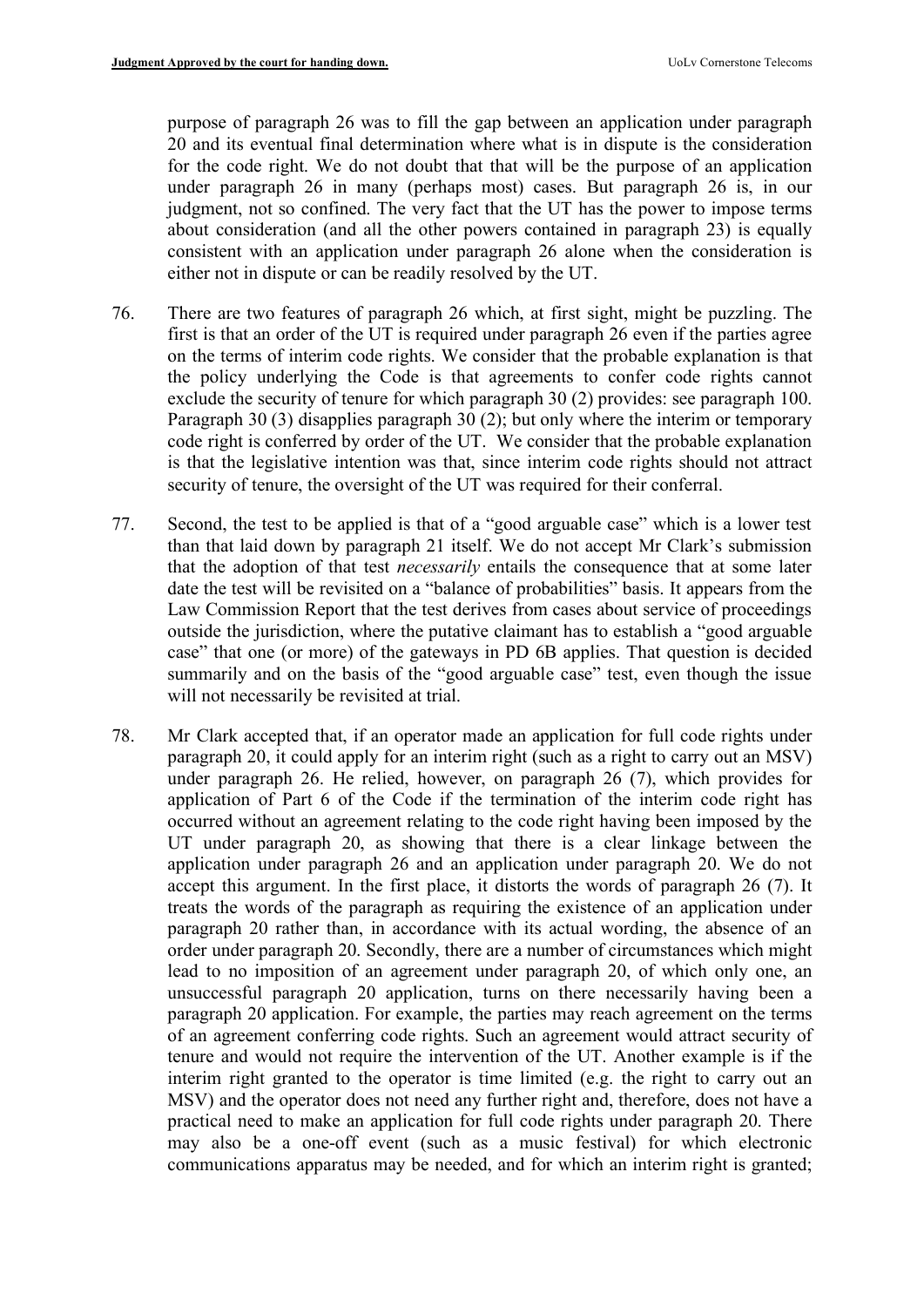but once it is over the need disappears. Once again, the operator would have no practical need for any further code right. This scenario was not considered by the Law Commission.

- 79. Mr Clark made the point that if, as Mr Seitler submits, the operator has an unfettered choice whether to proceed under paragraph 20 or 26, it would surely always choose the route with the lower threshold test. That would allow the operator to sidestep the full test in paragraph 21; and deprive the landowner of the right to argue that the interim code right should never have been granted. He emphasised that, if Mr Seitler were right, then the UT could grant *any* code right on an interim basis; not just those which were "one-off" such as the right to carry out an MSV or the right to lop a tree. Mr Clark also emphasised the fact that the Code applies to land of all kinds. There may be sensitive government buildings, for example, where it would be inappropriate to allow access for an MSV (let alone the actual installation of electronic communications apparatus) simply on the basis of a "good arguable case" without requiring the operator ultimately to satisfy the full test under paragraph 21. Equally, there may be cases in which the landowner has development proposals which are not yet crystallised; and the conferring of interim rights under paragraph 26 might defeat the landowner's ability to resist the imposition of code rights in reliance on paragraph 21 (5).
- 80. We consider that most (if not all) of the potential problems can be dealt with by the terms of the agreement that the UT imposes. It could, for example, provide for limited hours of access; restrict access to sensitive parts of a building; provide for supervised access and so on. So far as prospective development is concerned, that could be dealt with by providing for the interim code right to terminate on the occurrence of a specified event (e.g. the grant of planning permission for development). In an extreme case the UT might exercise the discretion which it has under paragraph 26 to refuse to impose the agreement at all.
- 81. Mr Clark also pointed out that there is no statutory temporal limitation on the period during which an interim right may be exercised. Nor is there any restriction on the making of successive applications for the same interim right. An operator could, therefore, prolong the period during which code rights could be exercisable without ever having to satisfy the full test in paragraph 21. As far as the first of these points is concerned, the UT will no doubt balance the interests of the operator and those of the landowner in specifying the period or event as required by paragraph 26 (2). As far as the second is concerned, the UT may well take the view that the making of successive applications for the same interim right amounts to an abuse of its process. In that event it has the power to strike out the application: *Shiner v HMRC* [2018] EWCA Civ 31, [2018] 1 WLR 2812.
- 82. We consider it improbable that Parliament would have legislated in such a way as to require an application to be made under paragraph 20 when there was no practical reason to do so. It would both cause the parties to incur unnecessary costs and also divert the resources of the UT. Mr Clark suggested that landowners ought not to be deprived of their right to argue that the interim code right should never have been granted. In the case of an ongoing code right, the likelihood is that the operator will make an application under paragraph 20 for the permanent conferral of that right; so the landowner's right is safeguarded. If, on the other hand, "interim" simply means what paragraph 26 (2) says it means, there does not seem to us to be any need for the